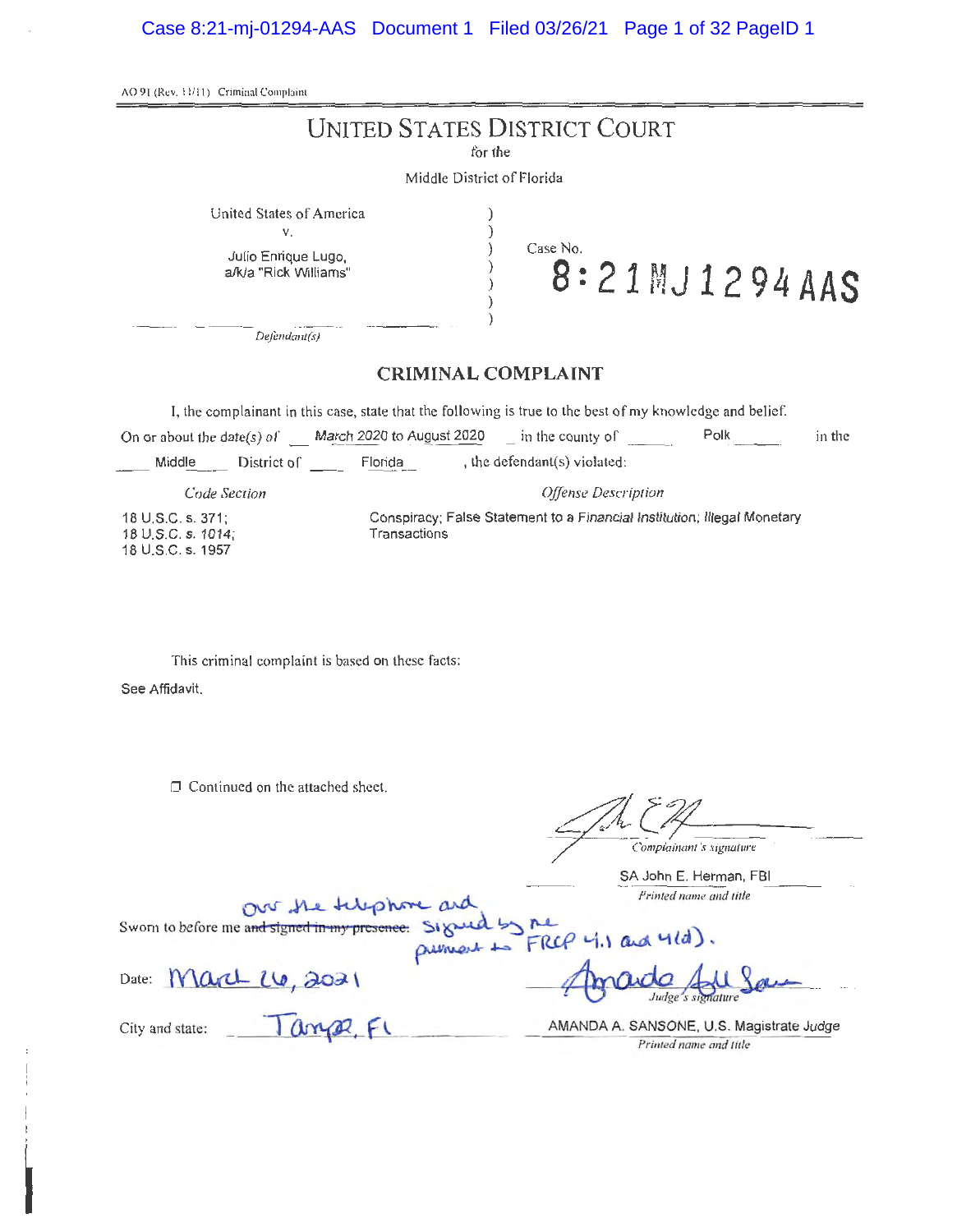#### **AFFIDAVIT IN SUPPORT OF WARRANT**

I, John E. Herman, being duly sworn, hereby depose and state as follows:

1. I am a Special Agent with the Federal Bureau of Investigation ("FBI"), and have been since 2007. Prior to joining the FBI, I was Captain in the United States Army. My duties include investigating federal crimes, including conspiracy, bank fraud, and wire fraud.

2. As an FBI agent, I am charged with enforcing the laws of the United States of America, and possess the authority to request, to obtain, and to execute orders of the United States Courts, including search warrants issued under federal authority. I have extensive training in investigations, particularly for fraud.

3. This Affidavit supports an application for a criminal complaint and arrest warrant for JULIO ENRIQUE LUGO, a/k/a "Rick Williams," and ROSENIDE VENANT, a/k/a "Rose Lugo." As detailed below, LUGO and VENANT conspired to defraud the Small Business Administration ("SBA") and to commit other offenses by submitting false and fraudulent information to steal and attempt to steal coronavirus relief funds from the SBA's Paycheck Protection Program ("PPP") and Economic Injury Disaster Loan ("EIDL") program. In total, approximately 70 fraudulent loan applications seeking at least approximately \$5.8 million in SBA coronavirus relief funds were traced back to Internet Protocol addresses ("IP-Addresses") assigned to LUGO and VENANT's home in the Middle District of Florida. LUGO, himself, was listed as the applicant on at least four of the fraudulent EIDL/PPP loans, which sought a total of approximately \$321,485. As for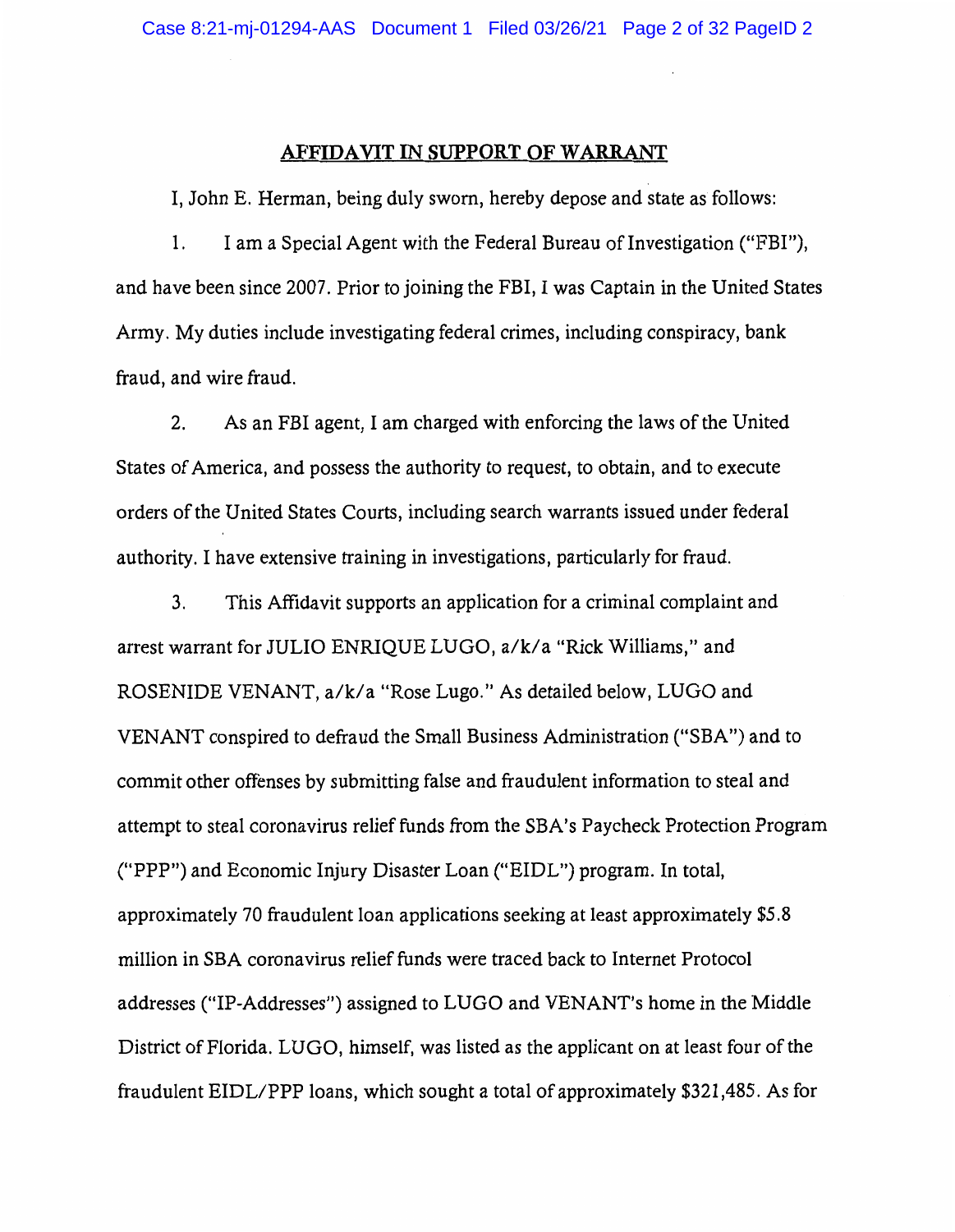VENANT, she was listed as the applicant on at least 13 fraudulent EIDL/PPP loans, which sought a total of approximately \$1.2 million. Additionally, as detailed later, LUGO and VENANT had access to and misused EIDL/PPP funds, including to pay off a note on a luxury vehicle in violation of 18 U.S.C.  $\S$  1957.

4. Based on these acts, as set forth more fully below, probable cause exists to believe. that LUGO and VENANT violated 18 U.S.C. §§ 371 (conspiracy to defraud the SBA) and 1014 (false statements to a lending institution). Further, probable cause exists to believe that LUGO violated 18 U.S.C. § 1957 (illegal monetary transactions). This Affidavit is intended to show merely that there is sufficient probable cause for the requested warrant and does not set forth all of my knowledge about this matter.

#### **PROBABLE CAUSE**

#### *Overview*

5. In 2015, JULIO ENRIQUE LUGO, a/k/a "Rick Williams," was convicted of conspiracy to defraud the federal government (18 U.S.C. § 286) and aggravated identity theft (18 U.S.C. § 1028A). *United States v. Julio Lugo,* Case No. 0:14-cr-60105 (S.D. Fla.), Doc. 59. Then, LUGO had filed 48 fraudulent federal income tax returns using tax-preparation businesses—including, pertinently, The Number One Tax Specialist, LLC ("NOTS")—to steal at least \$279,000 from the United States Treasury using the stolen identities of unknowing victims. *See id.* at Docs. 33-34. For that conviction, LUGO remains on supervised release. *See id.* at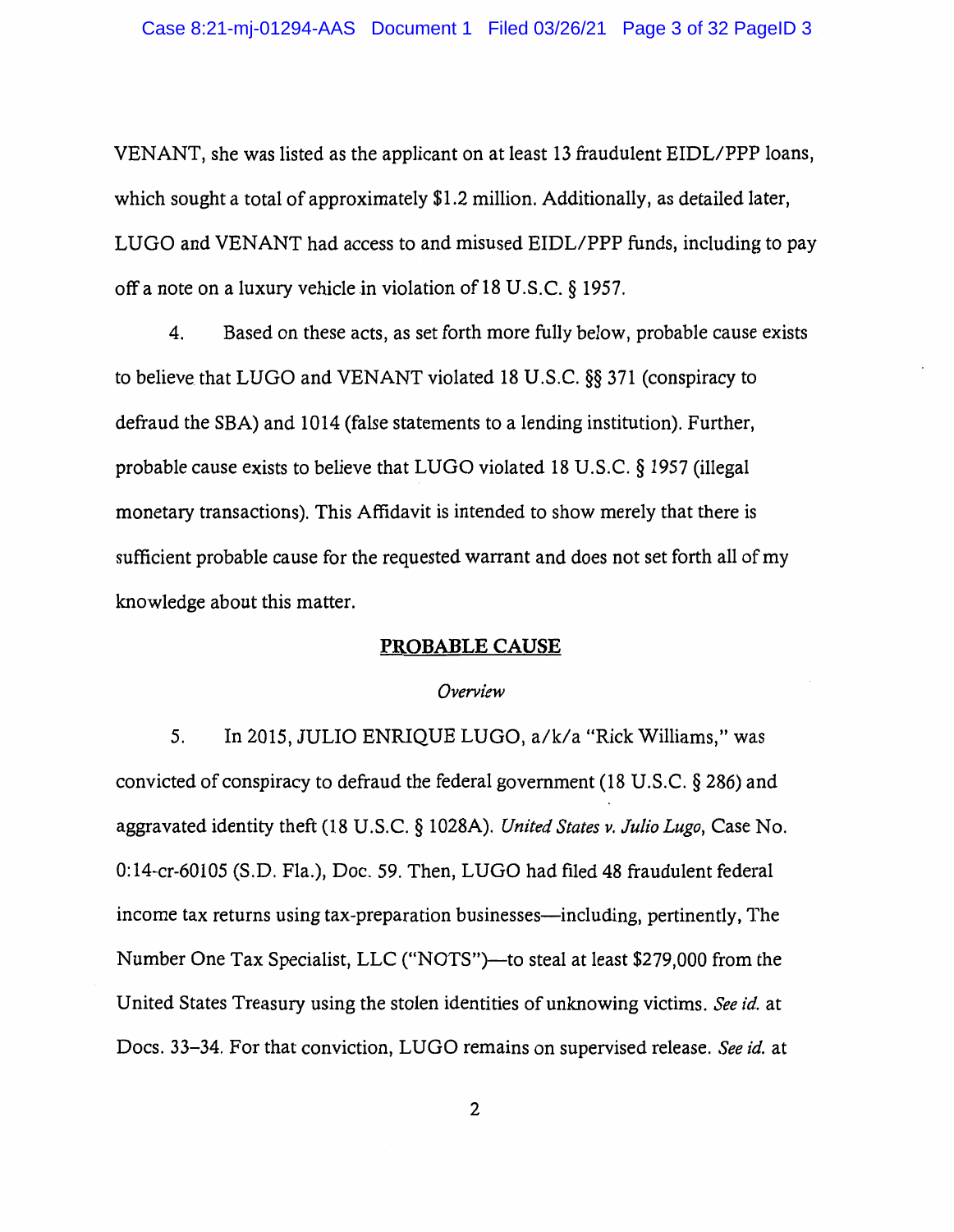Doc. 59. Now, LUGO is working with new conspirators to steal federal funds—this time, coronavirus relief funds offered by the SBA—using small businesses and shell companies like NOTS, which LUGO had used in his previous crimes.

6. The ongoing investigation has revealed that LUGO and VENANT are conspiring to defraud the SBA with several other close family members. Other associates and relatives also appear to be involved. The conspirators publicly hold Florida-registered corporations (the "Lugo Family Companies") that have fraudulently secured coronavirus relief funds. As detailed herein, fraudulent loan and grant applications for the Lugo Family Companies were electronically filed from IP-Addresses<sup>1</sup> associated with the home where LUGO and VENANT live. The Lugo Family Companies' fraudulent loan applications sought approximately \$2.5 million in EIDL/PPP funds, resulting in at least \$1.6 million of theft as set forth on the below table. In addition, the same IP-Addresses were the origin for at least 48 other suspicious EIDL applications for third-party companies. Altogether, the fraudulent EIDL applications electronically submitted from LUGO and VENANT's house sought at least approximately \$5.8 million from the SBA.

<sup>1</sup>Specifically, the IP-Addresses 47.200.4.123 and 47.200.25.251 were assigned to the home on Preston Avenue in Davenport, Florida, where LUGO and VENANT live. The associated account for internet service was in VENANT's name.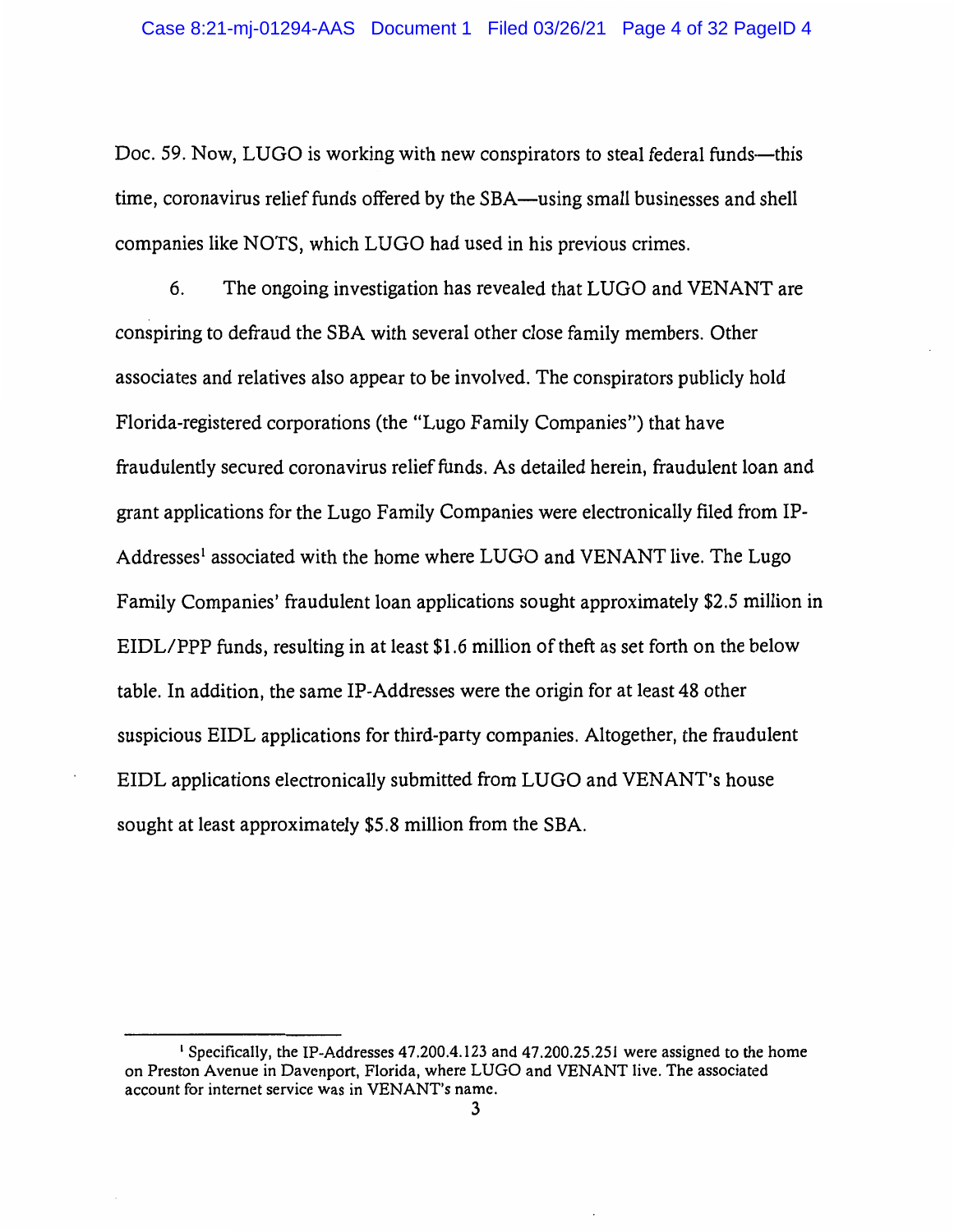

**Lugo Family SBA EIDL/PPP Loan Applications** 

*See also, infra,* Appendix 1 (Table of Lugo Family PPP /EIDL Loans).

7. Once the EIDL or PPP funds were disbursed, the conspirators exchanged checks with one another that were falsely labeled as "payroll" and other qualified expenses. These transactions were designed, at least in part, to conceal the nature, ownership, and control of the fraud proceeds. The "payroll" checks were merely pretextual because the conspirators ultimately misused the stolen EIDL and PPP funds, including approximately \$47,000 to pay off a note on a 2017 BMW 7-Series sedan, over \$49,000 in charges at casinos, at least \$13,500 spent at weight loss centers, questionable Zelle transfers exceeding \$200,000, and ATM and counter withdrawals exceeding \$320,000. LUGO even publicized his misuse of the SBA funds in a nearly eight-minute-long video that he posted to his Facebook account<sup>2</sup> on July 1,

<sup>&</sup>lt;sup>2</sup> The stills on the following page were from a video posted to the Facebook profile named "Rick Williams." The profile includes numerous depictions of LUGO, VENANT, and his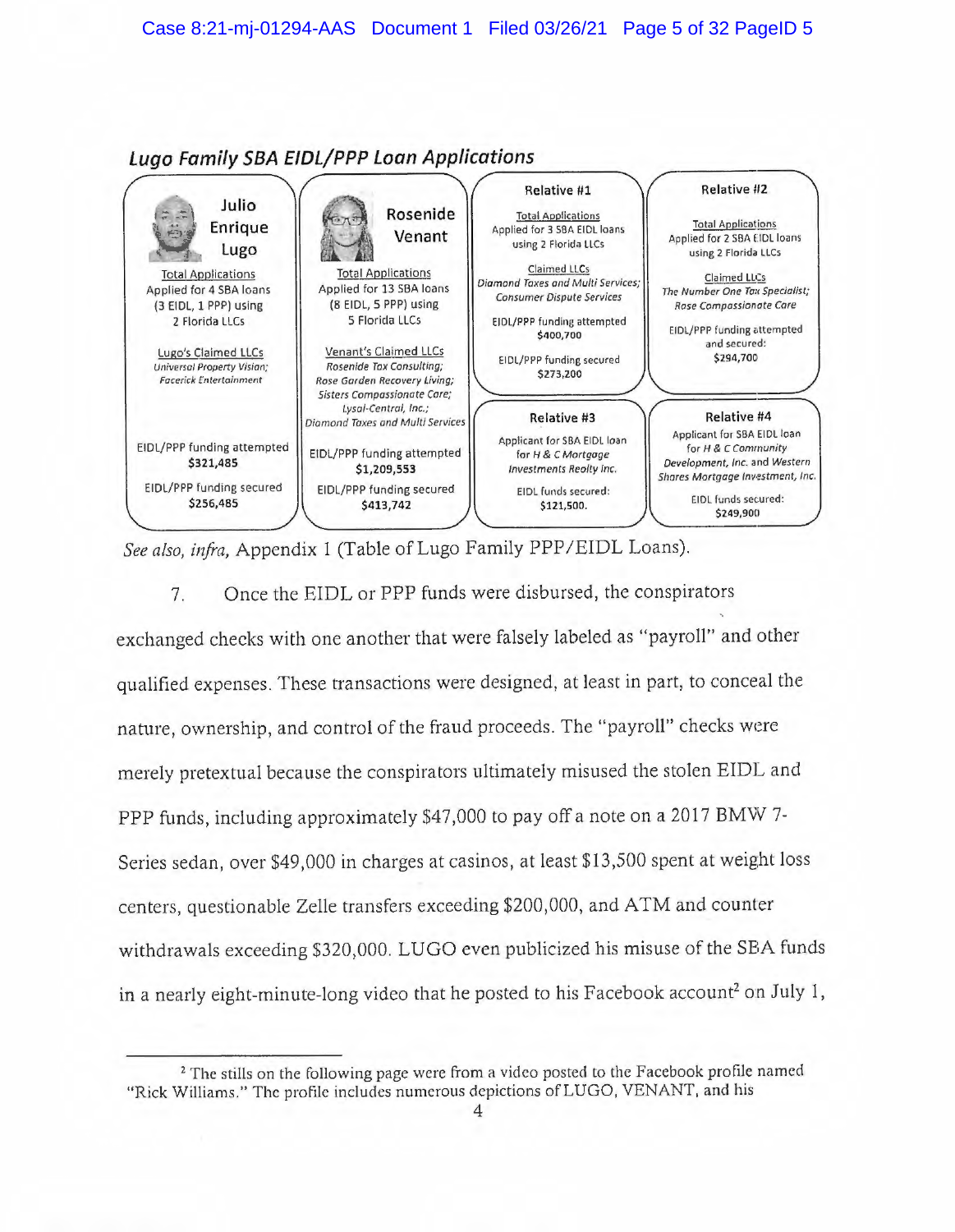2020. The video featured LUGO and VENANT at a hotel room littered with \$100 bills and several items from Louis Vuitton, including, as LUGO stated in the video, a \$5,000 watch. Sample stills from the video are depicted below:



8. This conduct establishes probable cause that LUGO and VENANT conspired to defraud the SBA in violation of 18 U.S.C. § 371 and violated multiple federal criminal statutes, including 18 U.S.C. §§ 1014 and 1957.

# *Background Regarding the PPP*

9. In March 2020, the Coronavirus Aid, Relief, and Economic Security Act, or the "CARES Act," was enacted to provide immediate assistance to individuals, families, and organizations affected by the COVID-19 emergency.

conspirators/ relatives. "Rick Williams" is believed to be an alias that pairs his middle name "Enrique" (for "Rick") with a family surname "Williams."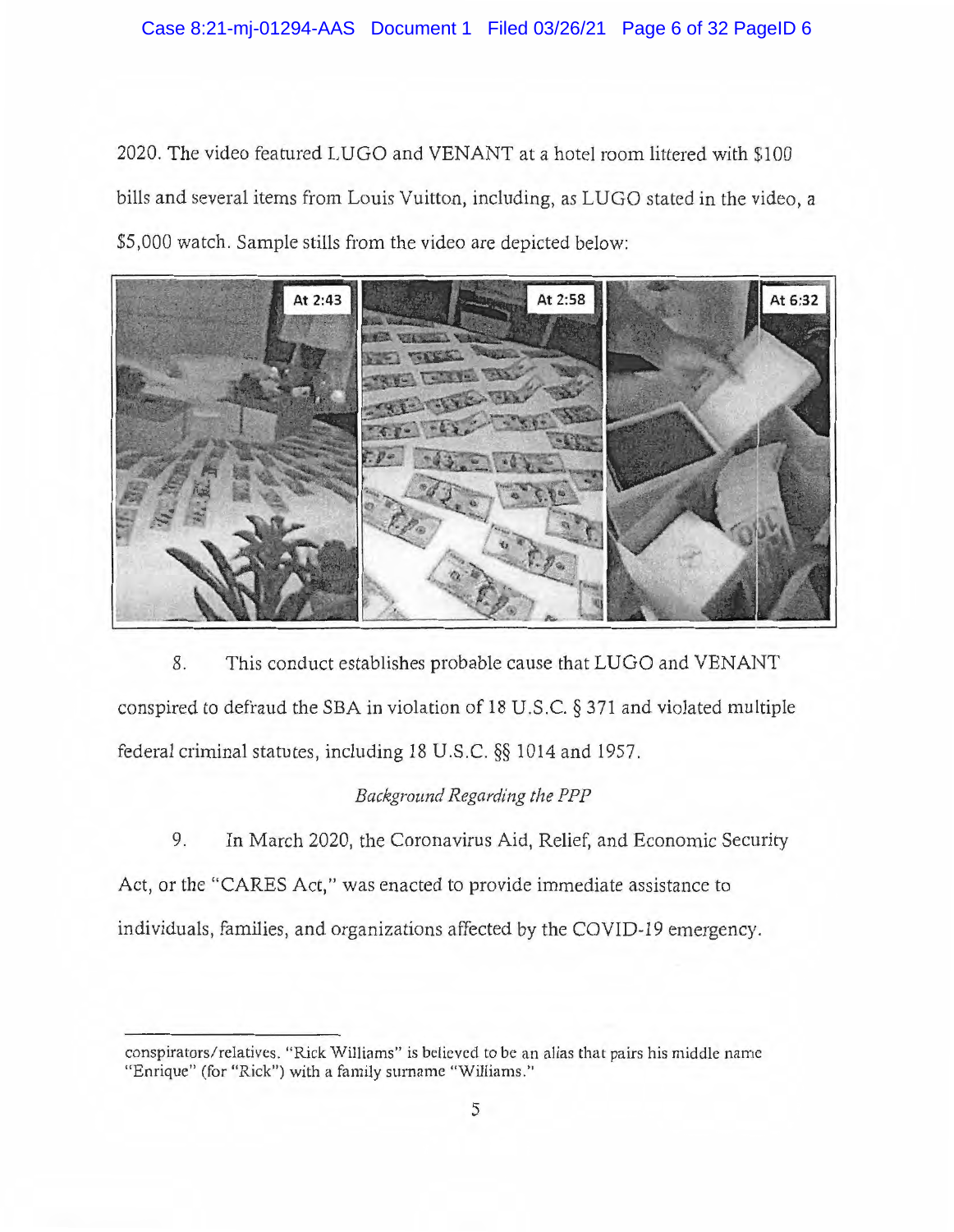Among its various provisions, the CARES Act authorized the SBA to guarantee PPP loans, the full principal amount of which could qualify for forgiveness.

10. Borrowers were required to use PPP loan proceeds for enumerated purposes, including payroll costs, $3$  rent and utilities, and mortgage interest payments. Knowing misuse of PPP funds subjected the borrower to additional liability, such as charges for fraud.

11. Under the PPP, the maximum loan amount is the lesser of \$10 million or an amount calculated using a payroll-based formula specified in the CARES Act. The payroll-based formula principally considers the borrower's aggregate payroll costs from the preceding twelve months for all domestic employees.<sup>4</sup> Once an average monthly payroll cost is established, the borrower multiplies that amount by 2.5 to arrive at the total maximum PPP loan amount.

12. To apply for a PPP loan, potential borrowers could electronically submit the SBA Form 2483 with supporting payroll documentation to a financial institution that administers the loan and serves as custodian of the funds. On the SBA Form

<sup>&</sup>lt;sup>3</sup> Payroll costs consist of compensation to employees (whose principal place of residence is the United States) in the form of salary, wages, commissions, or similar compensation; cash tips or the equivalent (based on employer records of past tips or, in the absence of such records, a , reasonable, good-faith employer estimate of such tips); payment for vacation, parental, family, medical, or sick leave; allowance for separation or dismissal; payment for the provision of employee benefits consisting of group health care coverage, including insurance premiums, and retirement; payment of state and local taxes assessed on compensation of employees; and for an independent contractor or sole proprietor, wages, commissions, income, or net earnings from self-employment, or similar compensation.

<sup>4</sup>The payroll-based formula expressly excluded (i) any compensation of an employee whose principal place of residence is outside of the United States; and (ii) the compensation of an individual employee in excess of an annual salary of\$100,000, prorated as necessary.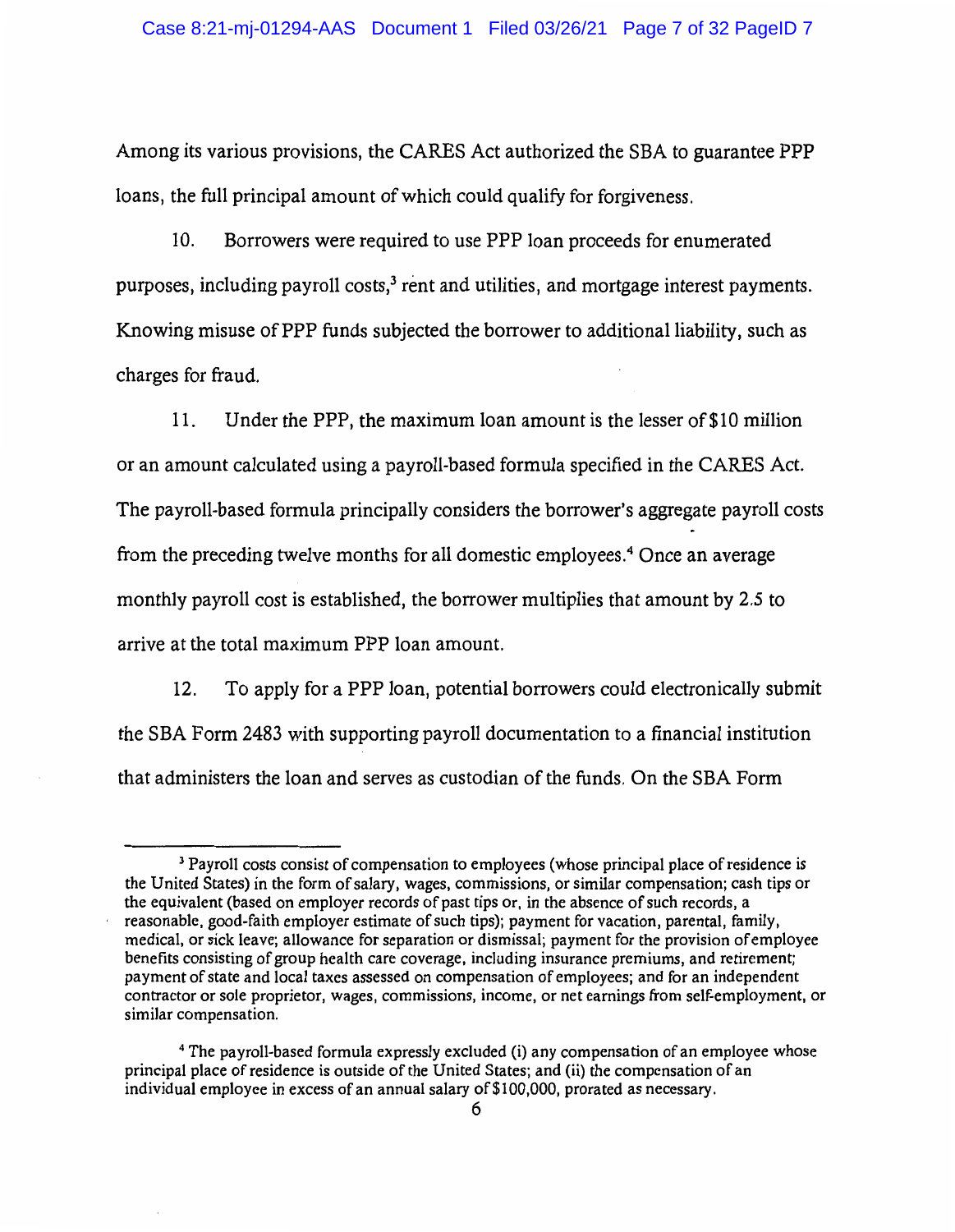2483, an authorized representative must make several certifications about his business operations and related information. Those certifications include that: (i) the applicant was in operation on February 15, 2020 and had employees for whom it paid salaries and payroll taxes or paid independent contractors, as reported on a Form 1099-MISC; (ii) current economic uncertainty made the loan request necessary to support the applicant's ongoing operations; and (iii) the PPP funds would be used to retain workers and to maintain payroll or pay other qualifying expenses. Upon submitting the SBA Form 2483, the authorized representative certifies that, should he knowingly use the PPP funds for unauthorized purposes, the United States could hold him legally liable, including for charges of fraud.

13. Additionally, the applicant must respond to questions regarding his personal history, including whether he was convicted of a felony and/ or placed on probation within the previous five years. The PPP loan application expressly states that, should the applicant respond "yes," the PPP loan would "not be approved." The applicant must also certify the truth and accuracy of any information provided on the SBA Form 2483 and in all supporting documents.<sup>5</sup> Such supporting documents could include tax filings with the Internal Revenue Service ("IRS"), such as the IRS Form W-3 (Transmittal of Wage and Tax Statements), IRS Form 940 (Employer's Annual

<sup>5</sup> Borrowers must submit supporting documents to establish loan eligibility for PPP. Such support could include payroll tax filings *(e.g.,* IRS Forms 940 and 941), payroll processor records, bank records, or other records sufficient to demonstrate the qualifying payroll amount.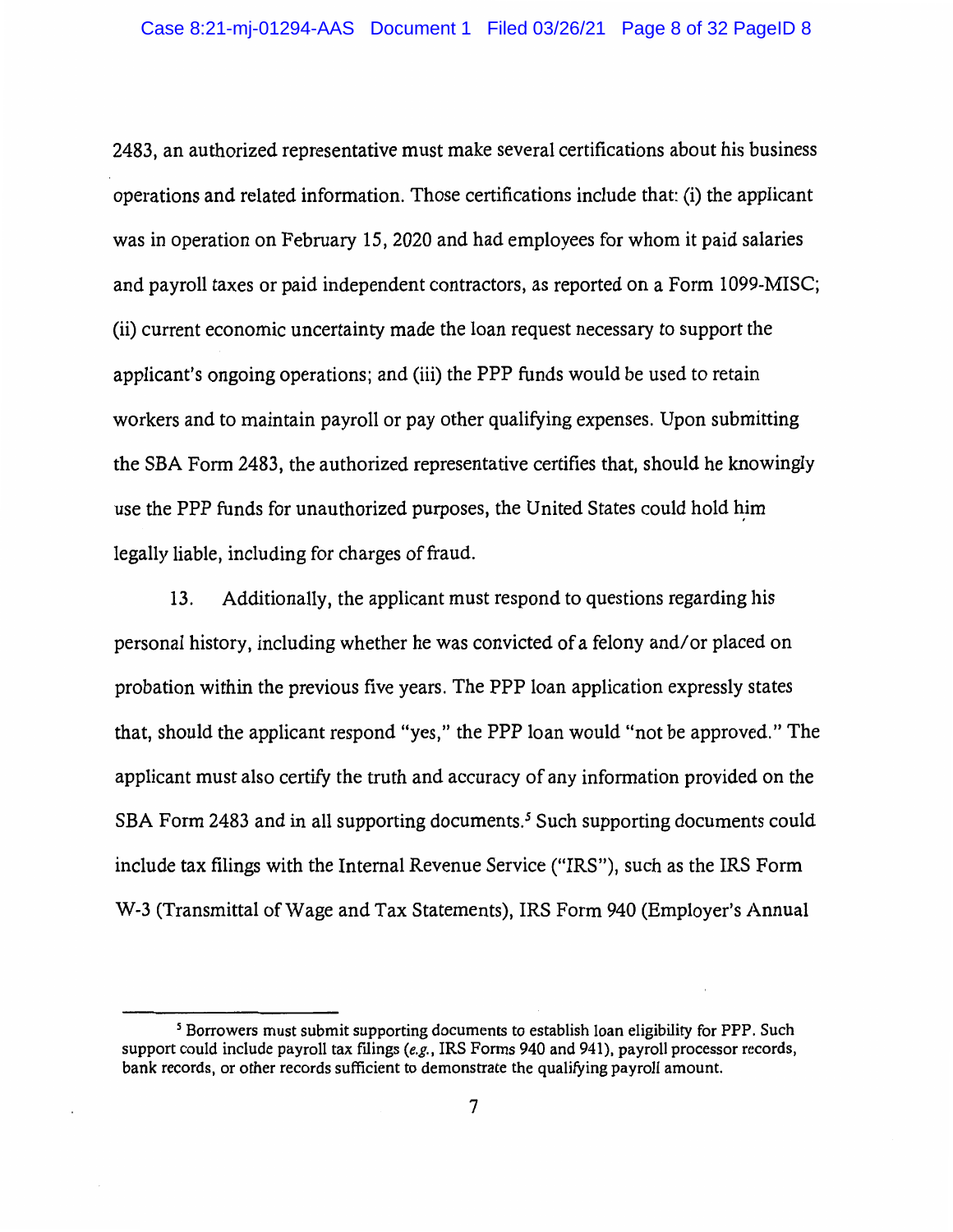Federal Unemployment Tax Return), or the IRS Form 941 (Employer's Quarterly

Federal Tax Return).

14. Finally, the applicant must certify the following warning regarding false

statements and other criminal penalties:

I understand that knowingly making a false statement to obtain a guaranteed loan from SBA is punishable under the law, including under 18 U.S.C. §§ 1001 and 3571 by imprisonment of not more than five years and/or a fine of up to \$250,000; under 15 U.S.C. § 645 by imprisonment of not more than two years and/or a fine of not more than \$5,000; and, if submitted to a federally insured institution, under 18 U.S.C. § 1014 by imprisonment of not more than thirty years and/or a fine of not more than \$1,000,000.

### *The Conspirators' Fraudulent PPP Loans*

15. The ongoing investigation has established that, since March 2020, the conspirators have fraudulently applied for at least approximately 25 EIDL and PPP loans using the Lugo Family Companies. These fraudulent loan applications sought at least \$2.5 million in coronavirus relief funds, resulting in over \$1.6 million of disbursed program funds. Of this, at least approximately \$378,000 derived from fraudulent PPP loan applications from LUGO or VENANT as set forth below:

| # | Applicant          | <b>Company Name</b>                              | On or<br>About<br>Application<br>Date | Approx.<br>Amount<br>Requested | Associated<br>Email Account(s) |
|---|--------------------|--------------------------------------------------|---------------------------------------|--------------------------------|--------------------------------|
| 1 | Julio Lugo         | Universal Property<br>Vision LLC<br>("UPV")      | 4/20/2020                             | \$59,485                       | julioenriquelugo@gmail.com     |
| 2 | Rosenide<br>Venant | Rose Garden<br>Recovery Living<br>Inc. $("RGR")$ | 4/8/2020                              | \$60,000<br>(loan<br>denied)   | roselugo3180@gmail.com         |
| 3 | Rosenide<br>Venant | Rose Garden<br>Recovery Living<br>Inc. $("RGR")$ | 4/24/2020                             | \$40,000                       | roselugo3180@gmail.com         |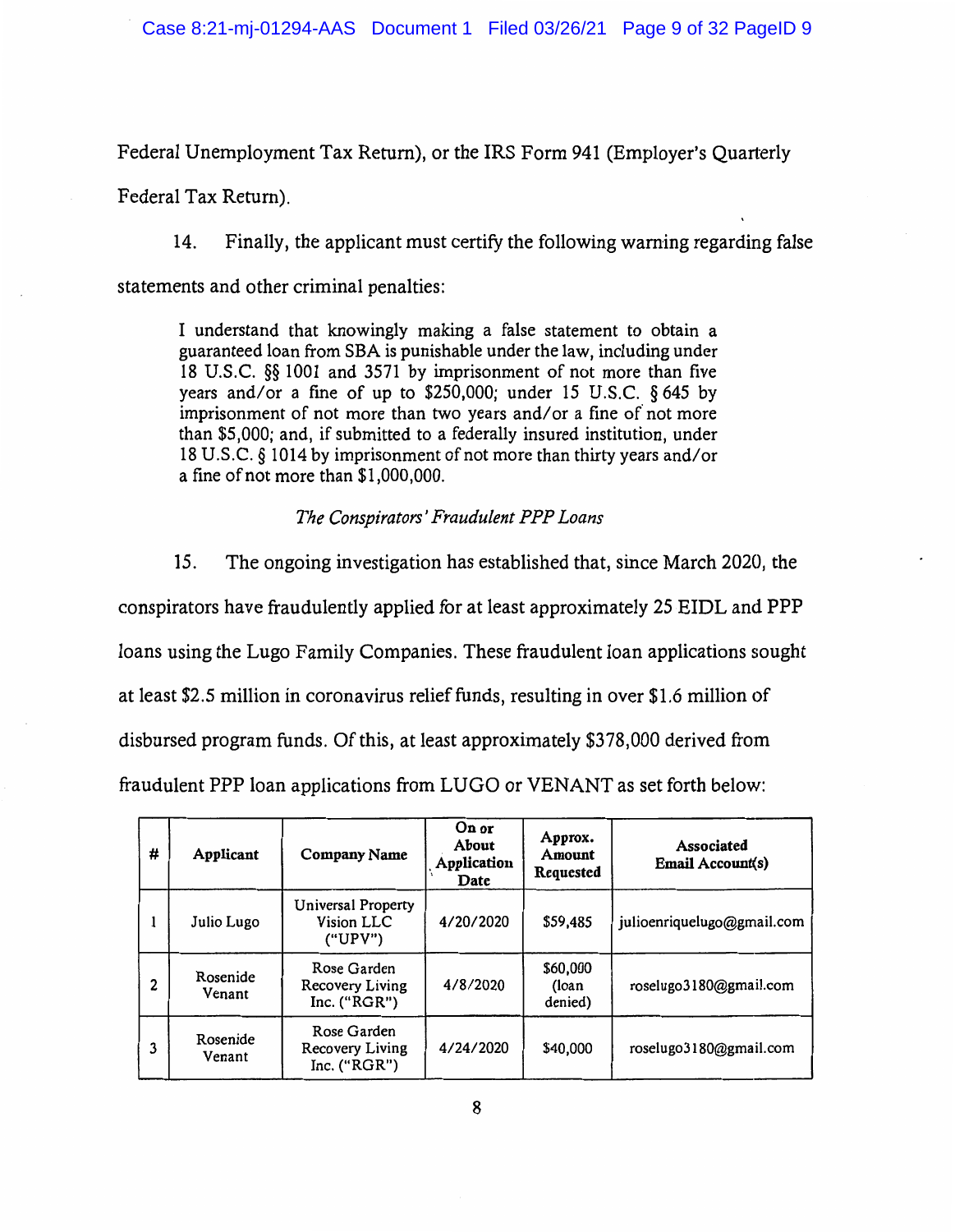| 4 | Rosenide<br>Venant | Sisters<br>Compassionate<br>Care LLC ("SCC")           | 5/6/2020  | \$101,242                    | roselugo3180@gmail.com |
|---|--------------------|--------------------------------------------------------|-----------|------------------------------|------------------------|
|   | Rosenide<br>Venant | Diamond Taxes<br>and Multi Services<br>Inc. $("DTMS")$ | 4/20/2020 | \$40,208                     | roselugo3180@gmail.com |
| 6 | Rosenide<br>Venant | Diamond Taxes<br>and Multi Services<br>Inc. $("DTMS")$ | 4/28/2020 | \$77,303<br>(loan<br>denied) | roselugo3180@gmail.com |

*UPV's False and Fraudulent PPP Loan Application* 

16. On or about April 20, 2020, LUGO electronically submitted a fraudulent SBA Form 2483 to Bank-I, a federally insured financial institution, for a construction company named UPV. In turn, Bank-I awarded LUGO approximately \$59,485 in PPP funding. On the PPP loan application, LUGO was identified as UPV's "authorized representative" and sole owner. He cited "Payroll," "Lease/Mortgage Interest," and "Utilities" as the purposes for the PPP loan.

17. . According to the PPP loan application and Florida corporate records, UPV was purportedly located at a commercial address on Ambersweet Way in Davenport, Florida, which is within the Middle District of Florida. That address, however, is merely a drop-box site at a United Parcel Service ("UPS") store.<sup>6</sup> While the UPS store served as UPV's purported business address, LUGO claimed to reside at a home on Pinecrest Loop in Davenport, Florida (the "Pinecrest Loop Address"). The Pinecrest Loop Address, it bears noting, would later also serve as the purported

<sup>&</sup>lt;sup>6</sup> In prior years, UPV was registered at a residential property on Calabria Avenue, in Davenport, Florida, which is a residential property. According to open source research, LUGO resided at the address in the past, but the property is now occupied by another individual.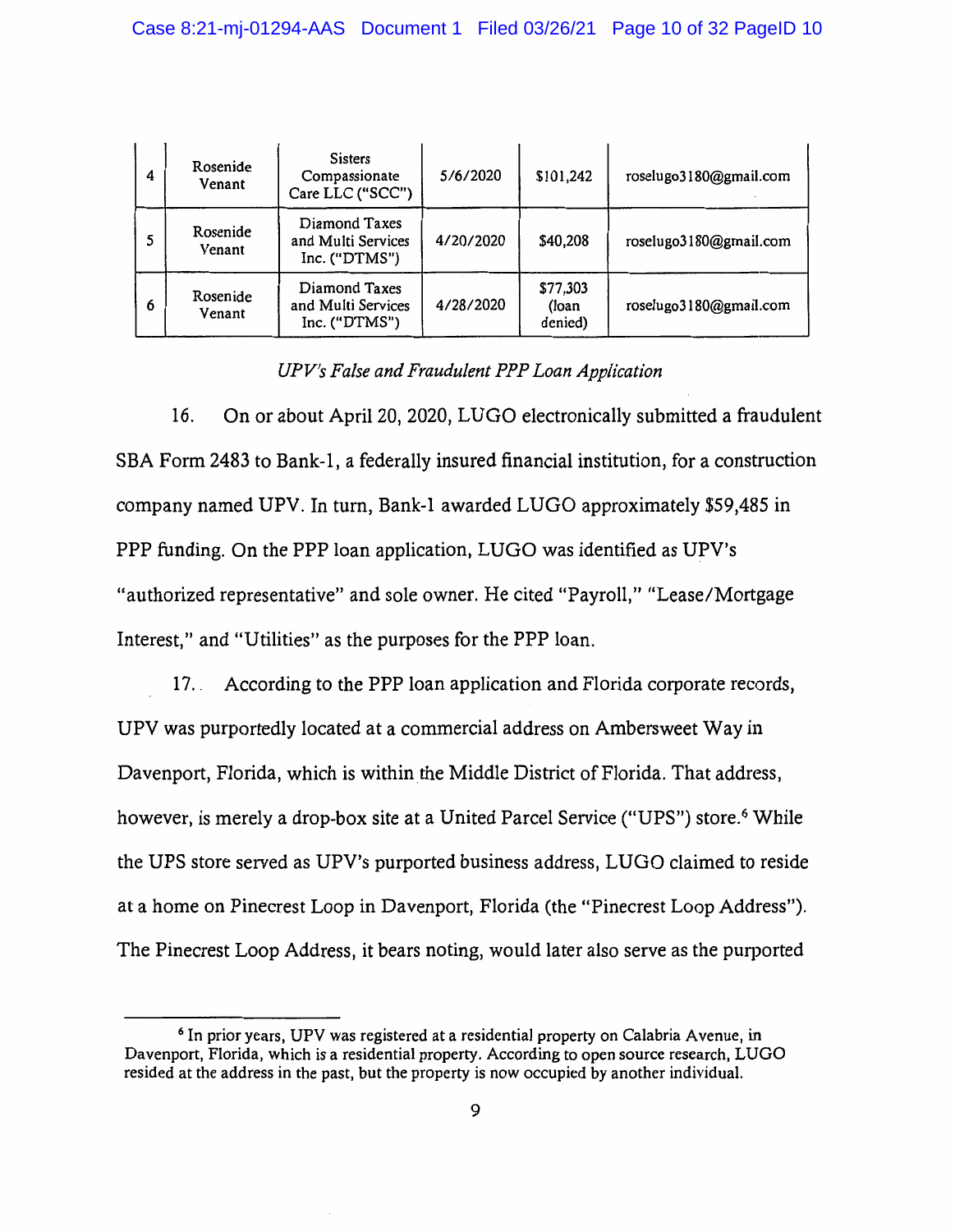business address on at least six other fraudulent PPP /EIDL applications submitted by his family members—including Relative #2's EIDL application for NOTS, the tax preparation company central to LUGO's 2015 fraud conviction.

18. On the fraudulent PPP loan application, LUGO claimed that UPV had 16 employees with an Average Monthly Payroll demand of \$47,588—or, annualized, \$571,056. As the investigation has revealed, that was false. UPV had reported no wages for any employees to the State of Florida in 2019. In Florida, employers must report quarterly wage and hour returns to state agencies. Records from the Florida Department of Economic Opportunity ("FDOE") showed a complete lack of reporting for UPV in 2019.

19. Further, a preliminary review of available financial records for UPV showed no payroll activity prior to the coronavirus pandemic. UPV held accounts at two different banks: Bank-2 (-6251) and Bank-I (-0385). According to the available bank records, prior to March 2020, UPV made no payments to the IRS for payroll taxes or otherwise to payroll processors. Nor did UPV consistently pay wages directly to steady employees. UPV only began issuing checks to purported "employees" after LUGO secured PPP funds from Bank-I. After securing the PPP funds, UPV issued checks labeled as "payroll" to his immediate family members, including conspirator VENANT, and others. And, in turn, their respective companies-which likewise had no payroll activity prior to the pandemic—issued similarly labeled "payroll" checks to conspirators LUGO, VENANT, and many of the same family members.

10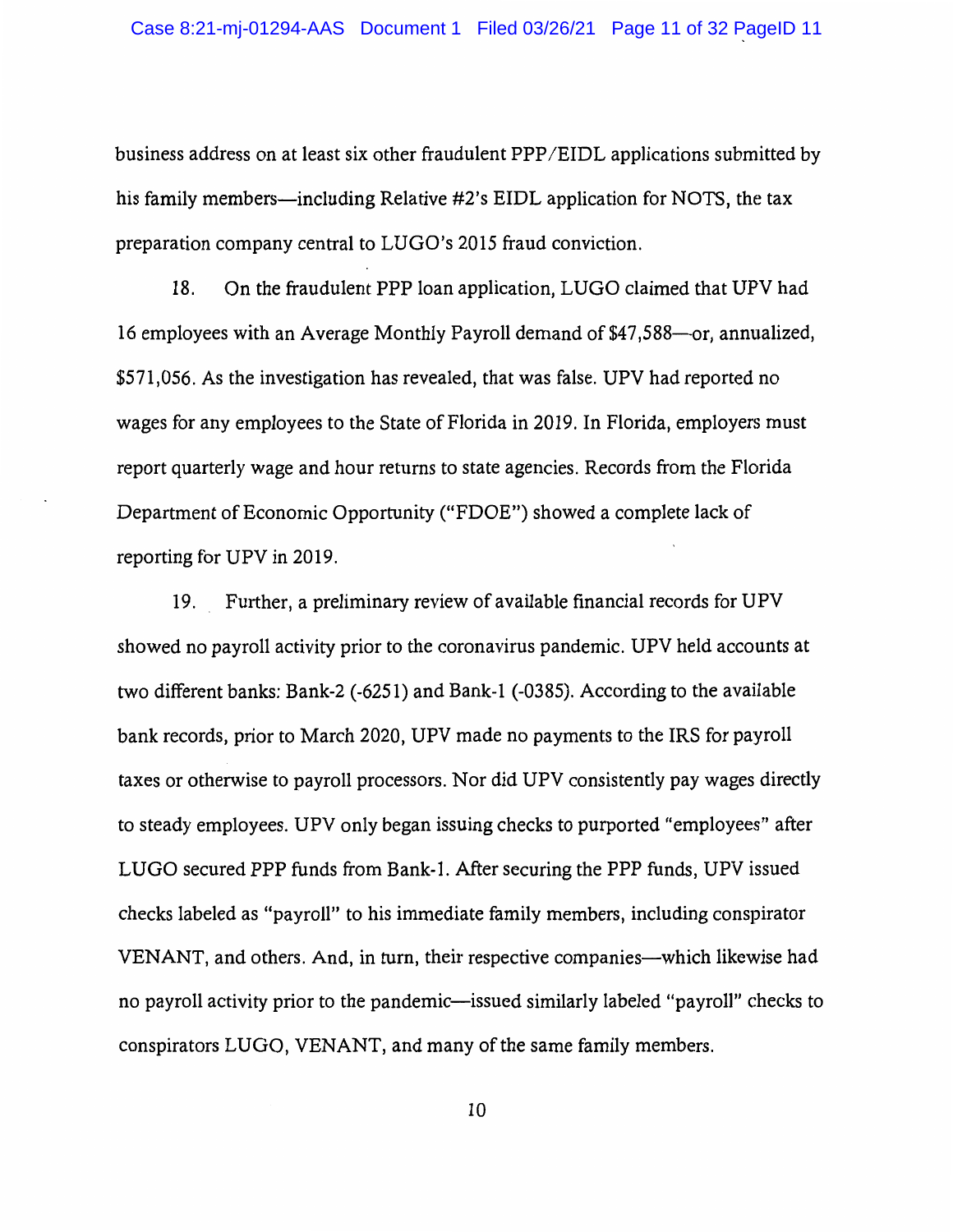20. On the SBA Form 2483, LUGO also lied about his status as a convicted felon on supervised release, which would have automatically disqualified him as a PPP borrower. As noted previously, the SBA Form 2483 asked borrowers, "Within the last 5 years, [have you] been placed on any form of parole or probation?" The application expressly warned that, by answering "YES," the PPP loan would be denied. LUGO checked "NO," even though he was actively serving a term of supervised release from his 2015 tax conviction. He remains on supervision today. LUGO affirmed his false answer by entering his electronic initials "J.E.L."

21. The SBA Form 2483 also reflected LUGO's initials ("J.E.L.") beside all required certifications for the PPP loan, including those set forth verbatim below:

- a. "The funds will be used to retain workers and maintain payroll or make mortgage interest payments, lease payments, and utility payments, as specified under the Paycheck Protection Program Rule; I understand that if the funds are knowingly used for unauthorized purposes, the federal government may hold me legally liable, such as for charges of fraud."
- b. "I further certify that the information provided in this application and the information provided in all supporting documents and forms is true and accurate in all material respects. I understand that knowingly making a false statement to obtain a guaranteed loan from SBA is punishable under the law, including under 18 USC 1001 and 3571 by imprisonment of not more than five years and/or a fine of up to \$250,000; under 15 USC 645 by imprisonment of not more than two years and/ or a fine of not more than \$5,000; and, if submitted to a federally insured institution, under 18 USC 1014 by imprisonment of not more than thirty years and/ or a fine of not more than \$1,000,000."
- 22. Along with the SBA Form 2483, LUGO executed an electronic PPP

Loan Promissory Note ("Note") with Bank-I on or about May 7, 2020. The email

address "julioenriquelugo@gmail.com" was also identified on the note. In the section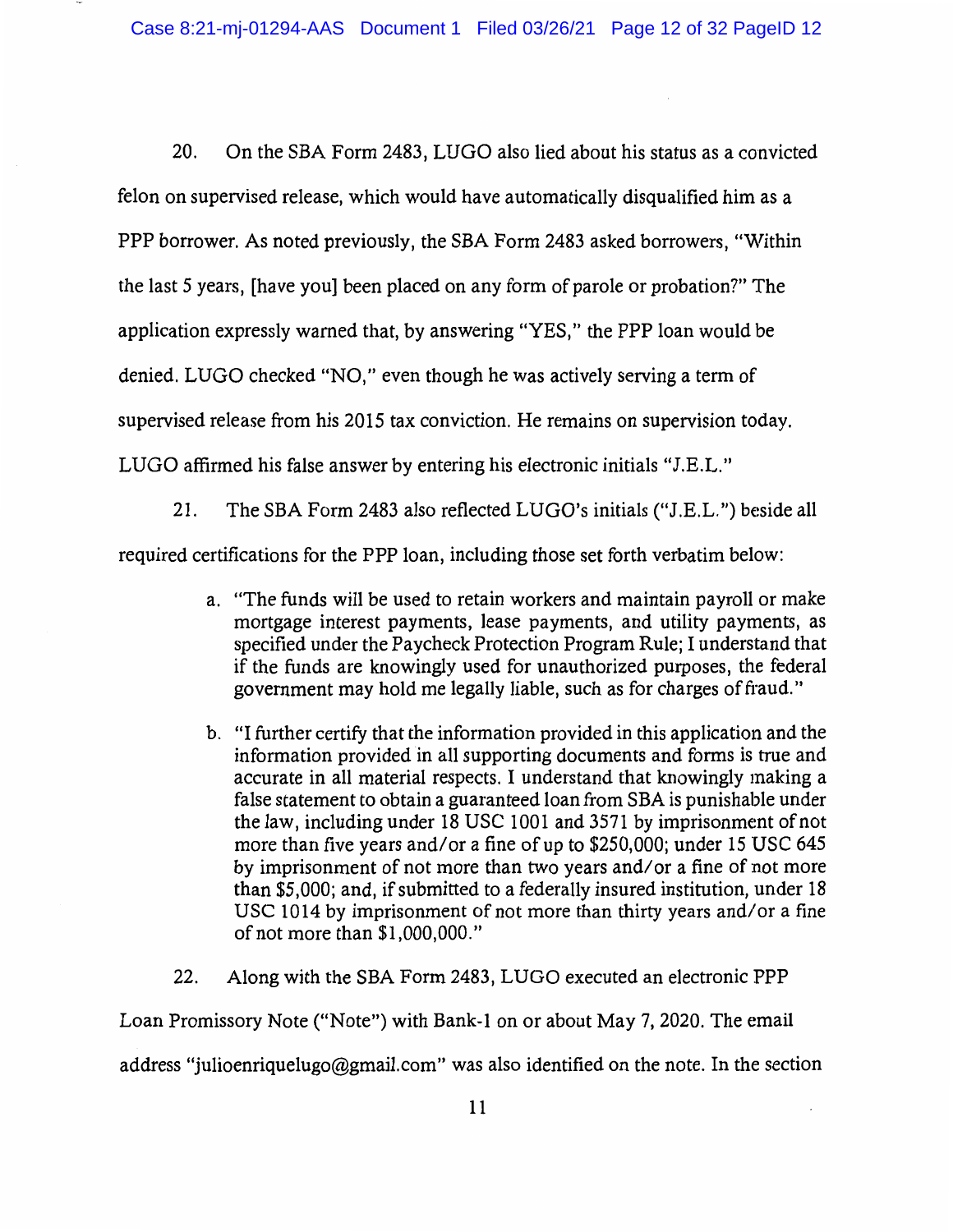titled "Use of Proceeds," the Note advised that the "Borrower"—meaning LUGO— "shall use the proceeds of this loan only for eligible expenses under the terms of the PPP." It further warned that "[t]he Borrower shall use the funds received under this Note for business purposes only and *not* for personal, family or household purposes."

(Emphasis added.) LUGO, however, ignored these warnings.

23. Additionally, in the Note, LUGO certified the truth and accuracy of the information he had provided. Section 12, sub-section 17 of the certification stated:

I further certify that the information provided in this application and the information provided in all supporting documents and forms is true and accurate in all material respects. I understand that knowingly making a false statement to obtain a guaranteed loan from SBA is punishable under the law, including under 18 USC 1001 and 3571 by imprisonment of not more than five years and/or a fine of up to \$250,000; under 15 USC 645 by imprisonment of not more than two years and/or a fine of not more than \$5,000; and, if submitted to a federally insured institution, under 18 USC 1014 by imprisonment of not more than thirty years and/ or a fine of not more than \$1,000,000.

24. This conduct establishes probable cause that LUGO violated multiple federal criminal statutes, including 18 U.S.C. § 1014.

# *VENANT's Fraudulent PPP Loan Applications*

25. The ongoing investigation has also revealed that  $LUGO's$  wife,

ROSENIDE VENANT, lied on applications seeking SBA-guaranteed funds. Using

one of her known email addresses (*i.e.*, "roselugo3180@gmail.com"), VENANT

electronically submitted at least five fraudulent PPP loan applications for companies

held in her name to federally insured financial institutions as detailed in the following

table. VENANT's loan applications are discussed next.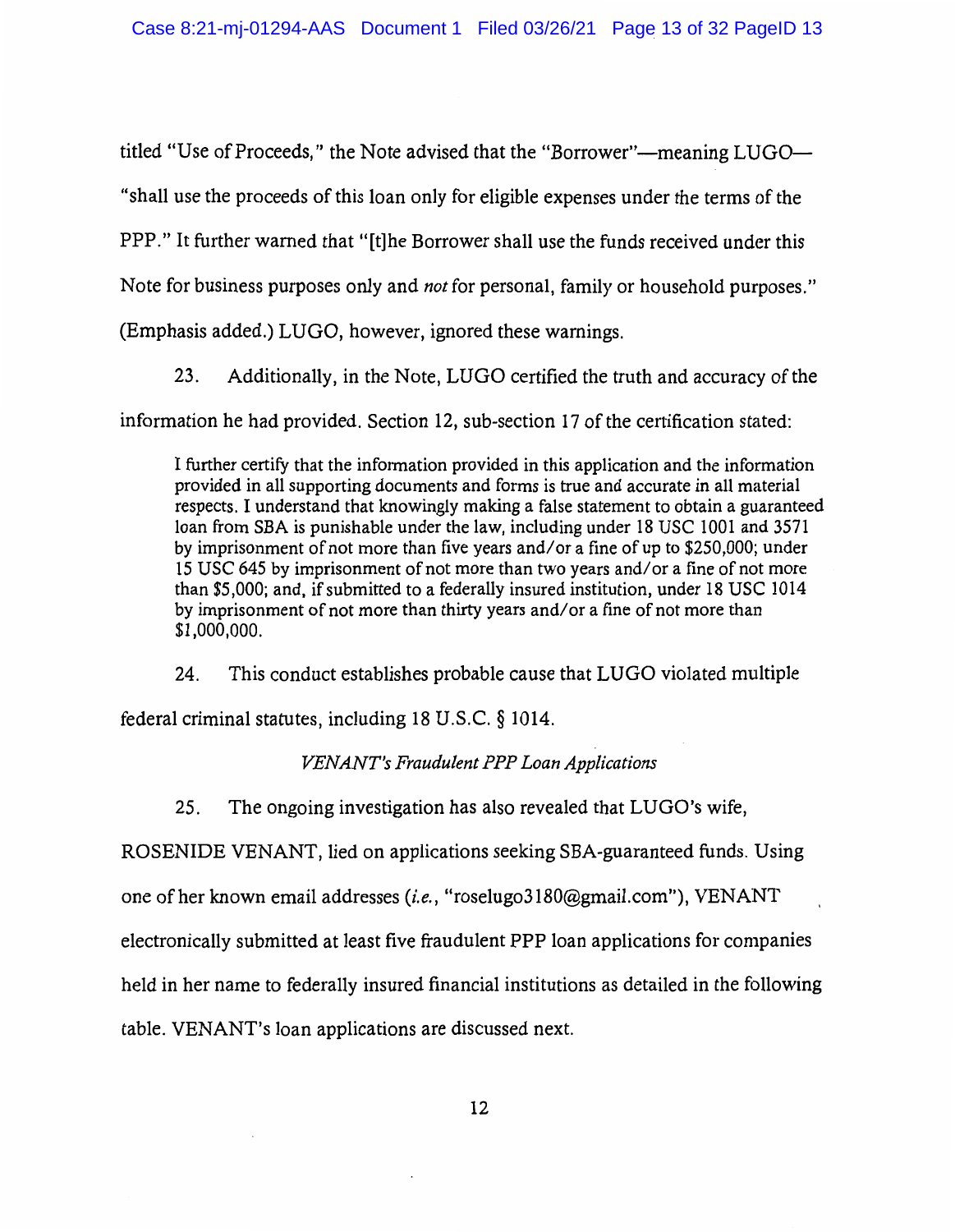| #            | Financial<br><b>Institution</b> | <b>Company Name</b>                             | On or About<br>Application<br>Date | Approx.<br>Amount<br><b>Disbursed</b> | <b>Associated</b><br><b>Email Account(s)</b> |
|--------------|---------------------------------|-------------------------------------------------|------------------------------------|---------------------------------------|----------------------------------------------|
| $\mathbf{I}$ | Bank-2                          | Sisters Compassionate<br>Care LLC (SCC)         | 5/6/2020                           | \$101,242                             | roselugo3180@gmail.com                       |
| 2            | Bank-3                          | Rose Garden Recovery<br>Living Inc. (RGR)       | 4/8/2020                           | \$60,000<br>(denied)                  | roselugo3180@gmail.com                       |
| 3            | Bank-3                          | Rose Garden Recovery<br>Living Inc. (RGR)       | 4/24/2020                          | \$40,000                              | roselugo3180@gmail.com                       |
| 4            | Bank-1                          | Diamond Taxes and Multi<br>Services Inc. (DTMS) | 4/20/2020                          | \$40,208                              | roselugo3180@gmail.com                       |
| 5            | Bank-1                          | Diamond Taxes and Multi<br>Services Inc. (DTMS) | 4/28/2020                          | \$77,303<br>(denied)                  | roselugo3180@gmail.com                       |

## *Sisters Compassionate Care LLC*

26. On or about May 6, 2020, VENANT electronically submitted a fraudulent PPP loan application for Sisters Compassionate Care LLC ("SCC") to Bank-2, a federally insured financial institution. According to open source research, SCC is a home health care service with only one Google review. The review, posted by the user "JULIO LUGO," stated: "the place is a home for any elderly that needs love an (sic) care." SCC also maintained a website describing residential facilities for the elderly and disabled.

27. VENANT listed the Pinecrest Loop Address as SCC's business address on documents supporting the application. This address, as noted previously, appeared on several of the conspirators' fraudulent EIDL/PPP loan applications.

28. VENANT served as SCC's "authorized representative" on the PPP loan application. As such, she certified that SCC "had employees for whom it paid salaries and payroll taxes." VENANT further advised that, for 2019, SCC's Average Monthly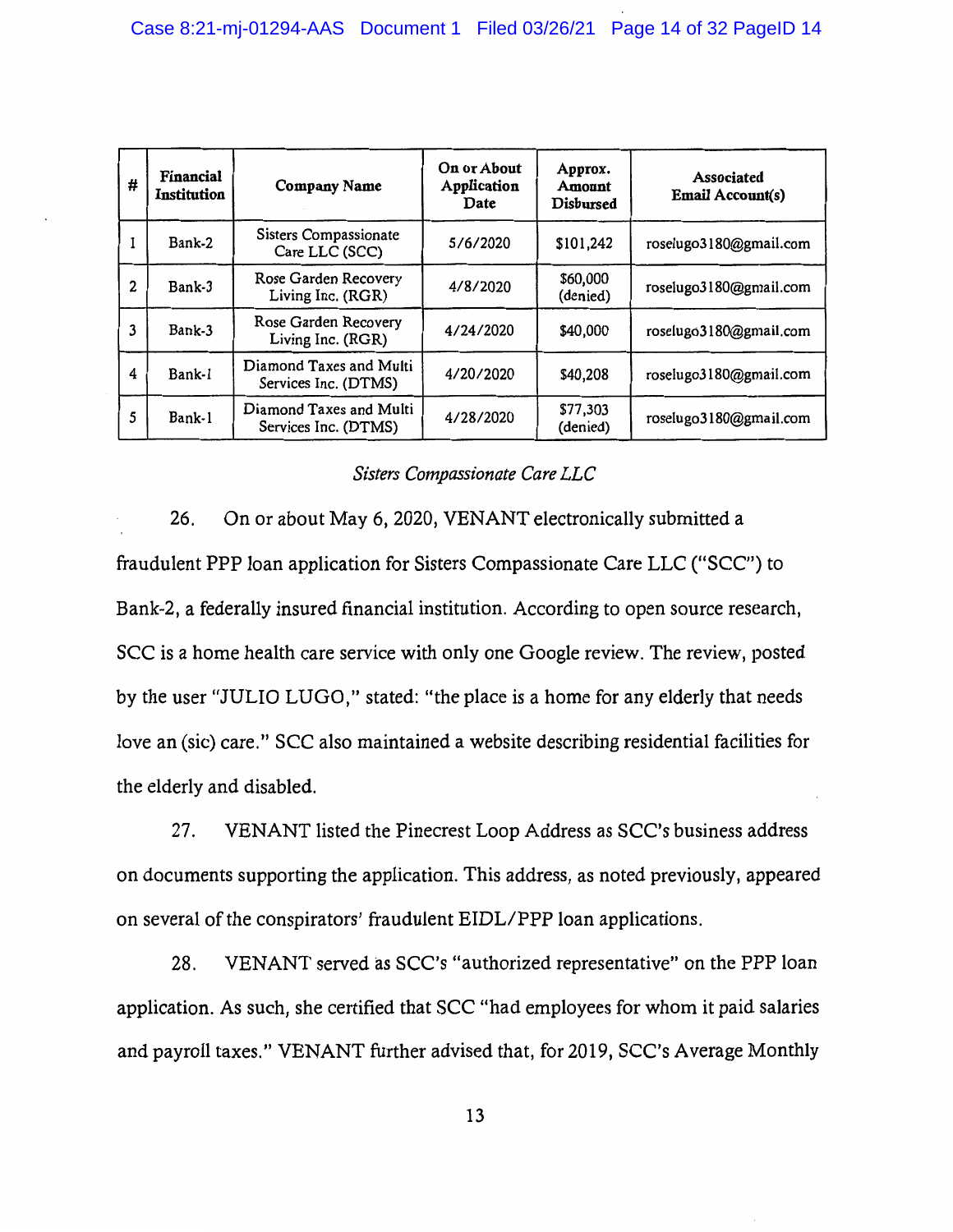Payroll was approximately \$40,497.13-or, annualized, \$485,965.56. By entering this substantial figure into the payroll calculator, SCC requested approximately \$101,242 in SBA-guaranteed PPP funds. Bank-2 funded the loan on or about May 8, 2020.

29. SCC's purported payroll amount, however, required supporting documentation. Accordingly, VENANT sent Bank-2 a bogus IRS Form 940 for 2019. The IRS confirmed, however, that SCC had made no filings at all for Tax Year 2019. Further, SCC had reported no wages to the State of Florida for the same period. Additionally, the IRS Form 940 that VENANT uploaded had plain badges of fraud, including a backdated signature. See Excerpt Below.

| Sign here. You MUST complete both pages of this form and SIGN it.<br>Part 7:                                                                                                                                                                                                                                                                                                                                                                                                         |                                     |                                                     |                                   |  |  |  |
|--------------------------------------------------------------------------------------------------------------------------------------------------------------------------------------------------------------------------------------------------------------------------------------------------------------------------------------------------------------------------------------------------------------------------------------------------------------------------------------|-------------------------------------|-----------------------------------------------------|-----------------------------------|--|--|--|
| Under penalties of penury, I declare that I have examined this return, including accompanying schedules and statements, and to the<br>best of my knowledge and belief, it is true, correct, and complete, and that no part of any payment made to a state unemployment<br>fund claimed as a credit was, or is to be, deducted from the payments made to employees. Declaration of preparer fother than<br>taxpayer) is based on all information of which preparer has any knowledge. |                                     |                                                     |                                   |  |  |  |
| Sign your<br>name here                                                                                                                                                                                                                                                                                                                                                                                                                                                               | Verified by PDFfitler<br>05/04/2020 | Print your<br>name here<br>Print your<br>title here | <b>ROSENIDE VENANT</b><br>MANAGER |  |  |  |
| Dato                                                                                                                                                                                                                                                                                                                                                                                                                                                                                 |                                     | Best daytime phone                                  | Redacted                          |  |  |  |

30. As reflected above, VENANT manually dated the form "12/27/2019" while the automated date stamp beside her electronic signature read "05/04/2020," only two days before she submitted the PPP loan application to Bank-2.

31. VENANT also supplied a purported IRS Form 941 and related payroll processing records for the first quarter of 2020. A preliminary review of available bank records for-SCC, however, showed no corresponding payroll activity prior to the coronavirus pandemic. And, again, once the PPP funds were disbursed, SCC issued a flurry of checks labeled as "payroll" to other conspirators, including LUGO.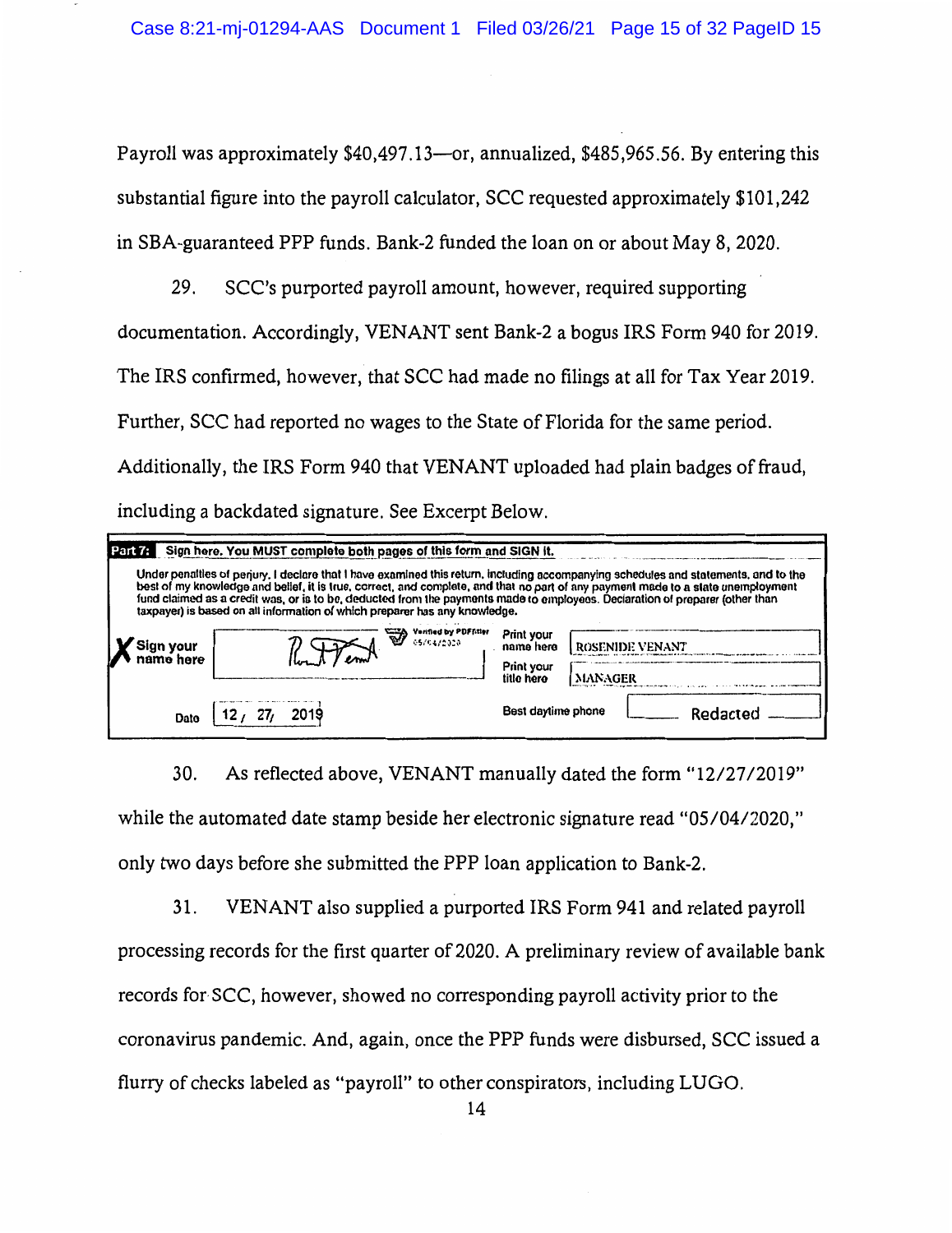32. Finally, VENANT certified that the PPP funds awarded to SCC would "be used to retain workers and maintain payroll or make mortgage payments, lease payments, and utility payments." VENANT also acknowledged her understanding that she could be charged with fraud for the knowing use of PPP funds for unauthorized purposes. The conspirators, however, disregarded these mandates, including with extensive spending at casinos, large cash withdrawals, and the use of the EIDL/PPP funds at weight loss centers.

33. This conduct establishes probable cause that VENANT violated multiple federal criminal statutes, including 18 U.S.C. § 1014.

#### *Rose Garden Recovery Living Inc.*

34. VENANT also applied for two PPP loans for Rose Garden Recovery Living Inc. ("RGR") from Bank-3, a federally insured financial institution. She again used one of her known email addresses (i.e., "roselugo3180 @gmail.com"). According to its website, RGR offers sober-living housing to recovering addicts. On RGR's PPP loan applications, VENANT listed the Pinecrest Loop Address as its purported business location, which, as noted before, appeared on many of the subject fraudulent PPP and EIDL applications.

35. VENANT attempted to secure PPP loan funds for RGR twice. The first PPP loan application for RGR was submitted on or about April 8, 2020. Notably, that day, the Lugo Family Companies had collectively applied for at least seven different

15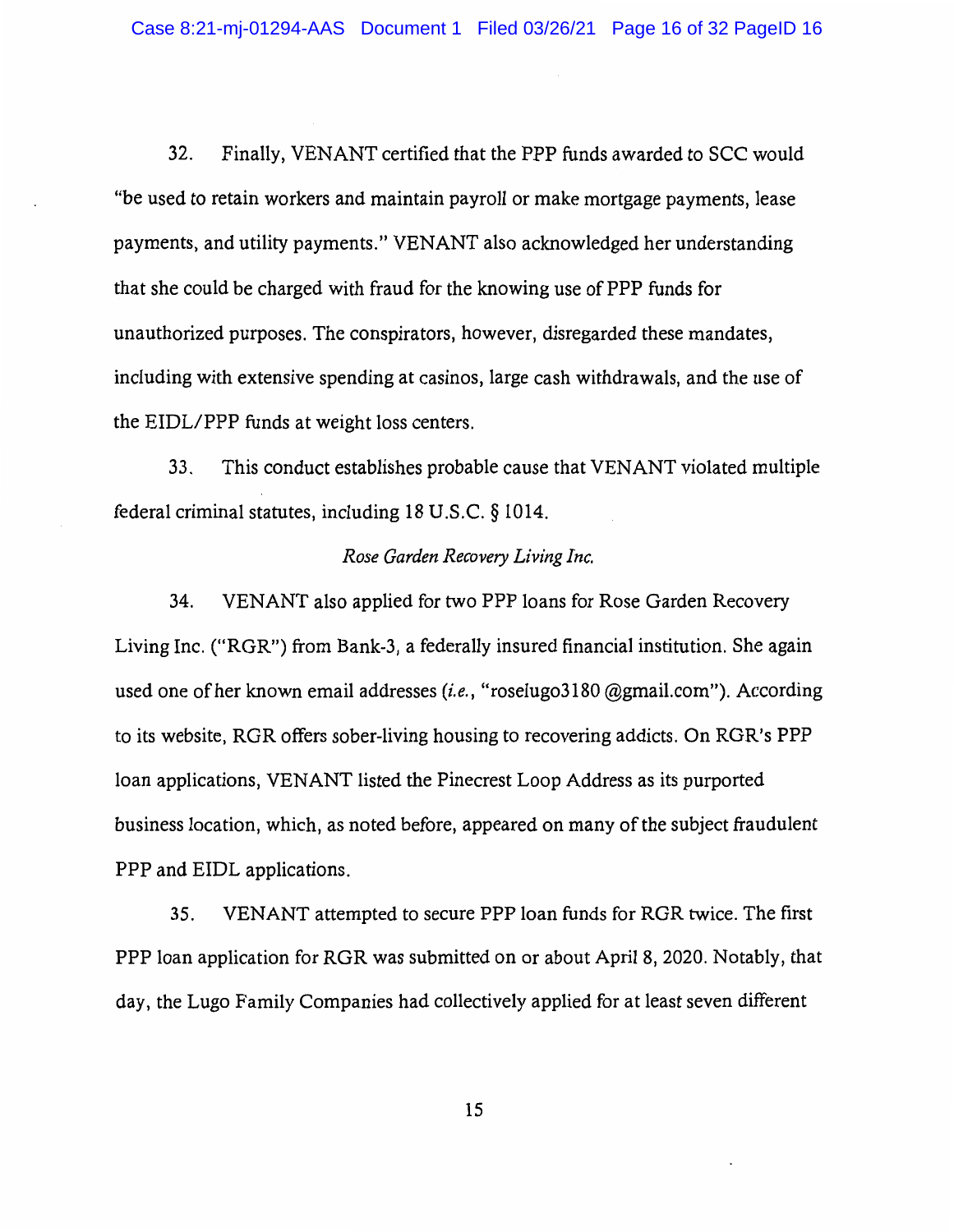SBA loans using their family members as applicants to request over \$600,000 in funds

using IP-Addresses associated with LUGO and VENANT's house:

| #              | Applicant          | <b>Company Name</b>                                   | <b>Associated Email</b><br>Account(s)                     | On or<br>About<br>Application<br>Date | EIDL/<br><b>PPP</b> | Amount<br>Requested |
|----------------|--------------------|-------------------------------------------------------|-----------------------------------------------------------|---------------------------------------|---------------------|---------------------|
| 1              | Relative #1        | Diamond Taxes<br>and Multi<br>Services Inc.<br>(DTMS) | d********2797@gmail.com                                   | 4/8/2020                              | EIDL                | \$127,500           |
| $\overline{2}$ | Julio Lugo         | <b>UPV</b>                                            | julioenriquelugo@gmail.com;<br>rickrose8376@gmail.com     | 4/8/2020                              | <b>EIDL</b>         | \$65,000            |
| 3              | Rosenide<br>Venant | Lysal-Central,<br>Inc.<br>(Lysal)                     | rosetaxconsultinglic@gmail.com;<br>roselugo3180@gmail.com | 4/8/2020                              | EIDL                | \$92,500            |
| 4              | Rosenide<br>Venant | <b>RGR</b>                                            | roselugo3180@gmail.com                                    | 4/8/2020                              | <b>EIDL</b>         | \$110,000           |
| 5              | Rosenide<br>Venant | <b>RGR</b>                                            | roselugo3180@gmail.com                                    | 4/8/2020                              | PPP                 | \$60,000            |
| 6              | Rosenide<br>Venant | Rosenide Tax<br>Consulting LLC<br>(RTC)               | roselugo3180@gmail.com                                    | 4/8/2020                              | EIDL                | \$76,800            |
| 7              | Rosenide<br>Venant | SCC                                                   | roselugo3180@gmail.com                                    | 4/8/2020                              | EIDL                | \$79,000            |
|                |                    |                                                       |                                                           |                                       | Total:              | \$610,800           |

36. When Bank-3 denied VENANT's first request for RGR, she tried again on April 24, 2020. The second loan attempt was successful. On or about May 1, 2020, Bank-3 disbursed \$40,000 in PPP funds to RGR's bank account (-0956). Again, VENANT had agreed this money would only be used for qualified PPP expenses. A review of RGR's account (-0956) at Bank-3, however, revealed that the funds were instead used for other purposes, including large transfers to other Lugo Family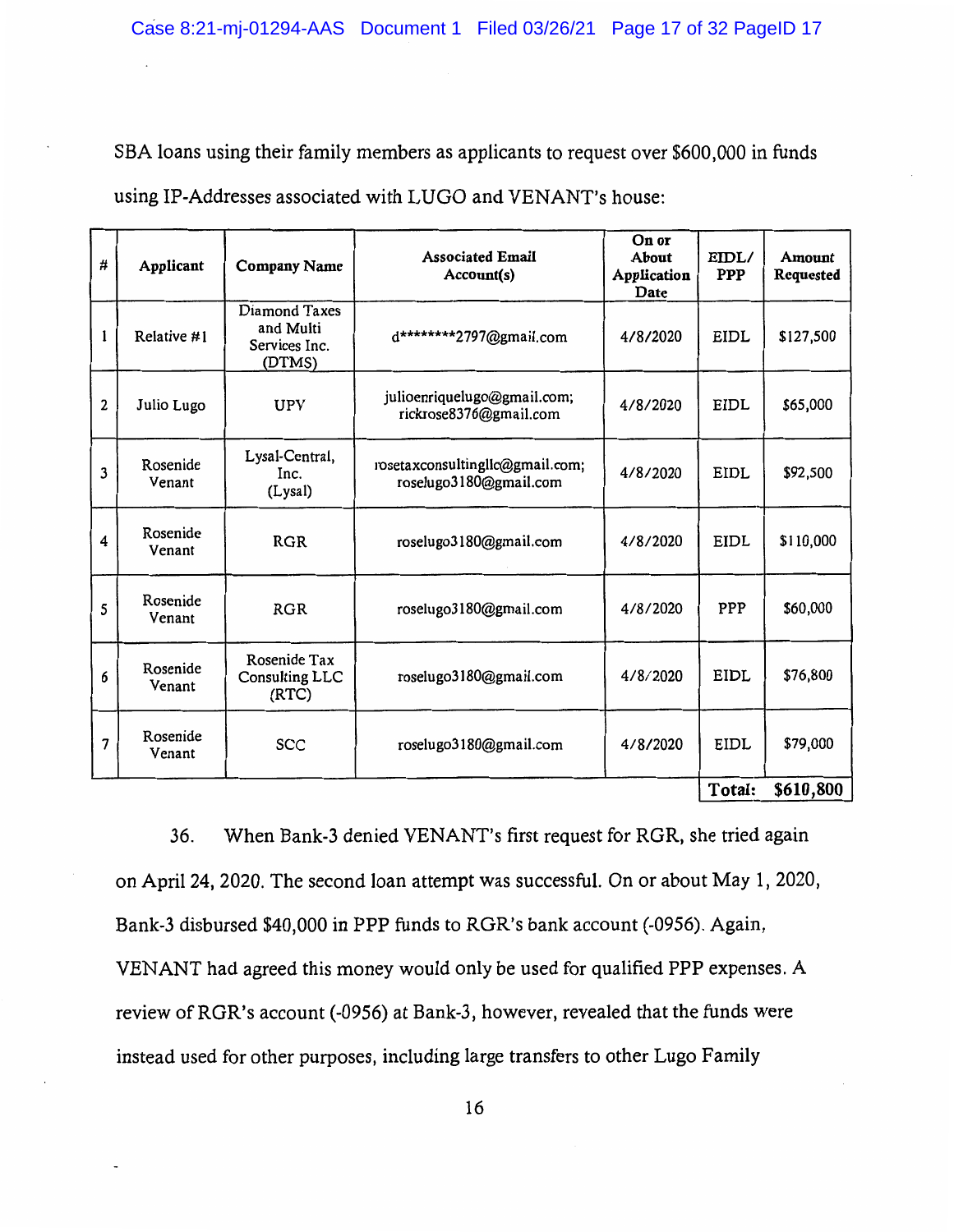Companies. For example, on or about May 4, 2020, UPV received approximately \$12,500 from the RGR Account (-0956). Similarly, on or about June 3, 2020, RGR wired approximately \$17,000 to SCC's account (-3292) at Bank-2.

37. Later, the RGR account (-0956) reflected other suspicious activity, such as large wire transfers from some third-party companies that had submitted EIDL applications from LUGO's confirmed IP-addresses. For example, on or about July 9, 2020, the RGR account (-0956) received an incoming wire of \$48,500 from Company- ! in Indiana. That same week, Company-I had received approximately \$150,000 from the SBA based on an EIDL application electronically filed from LU GO and VENANT's home. Similarly, in July 2020, the RGR account (-0956) received two incoming wires totaling \$43,500 from Company-2. Again, that same month, Company-2 had received approximately \$150,000 from the SBA based on an EIDL application also sent from LUGO and VENANT's home. Neither EIDL application disclosed a "preparer" as required by the SBA.

38. Finally, in under one month, RGR sought EIDL/PPP funding at least four times-and each application reported different information for RGR. According to the fraudulent applications, RGR had anywhere from 5 to IO employees and at least 2 different business addresses as set forth on the table below. Notwithstanding, while the RGR applications asserted upwards of 10 different employees with as much as \$20,000 in payroll per month, it had reported no wages to the State of Florida for 2019.

17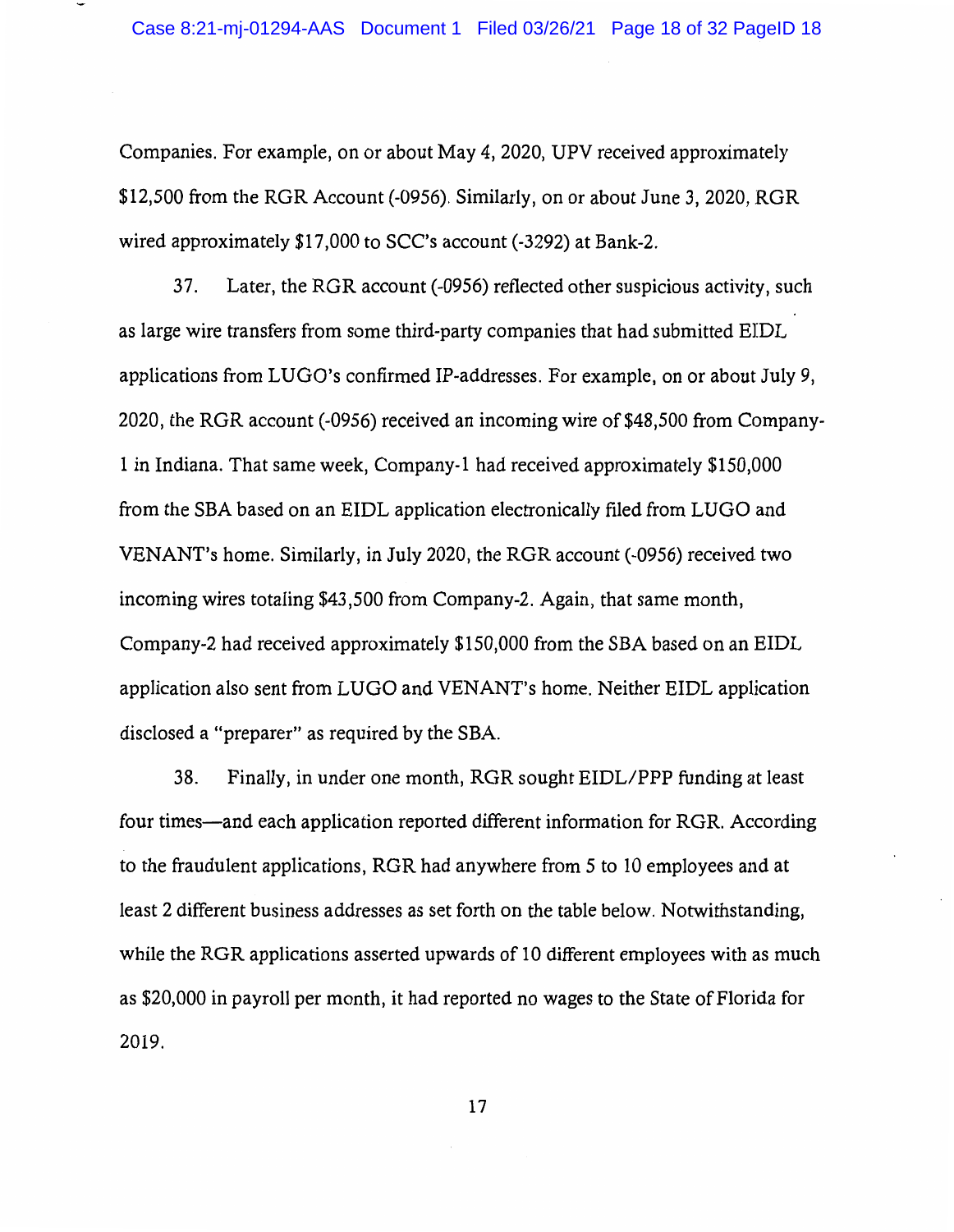| On or About<br>Application<br>Date | <b>RGR's Purported</b><br><b>Business Address</b> | EIDL /<br><b>PPP</b> | Requested<br><b>Loan Amount</b> | Reported<br>Number of RGR<br><b>Employees</b> |
|------------------------------------|---------------------------------------------------|----------------------|---------------------------------|-----------------------------------------------|
| 3/30/2020                          | Ambersweet Way,<br>Davenport, FL                  | EIDL                 | \$150,000                       | 10                                            |
| 4/8/2020                           | Ambersweet Way,<br>Davenport, FL                  | <b>EIDL</b>          | \$110,000                       | 5                                             |
| 4/8/2020                           | Pinecrest Loop<br>Davenport, FL                   | PPP                  | \$60,000                        |                                               |
| 4/24/2020                          | Pinecrest Loop<br>Davenport, FL                   | PPP                  | \$40,000                        | 6                                             |

39. This conduct establishes probable cause that VEN ANT violated multiple federal criminal statutes, including 18 U.S.C. § 1014.

### *Diamond Taxes and Multi Services Inc.*

40. Finally, VENANT also sought PPP funding from Bank-I, a federally insured financial institution, for Diamond Taxes and Multi Services Inc. ("DTMS"). In April 2020, she submitted two PPP loan applications for DTMS to Bank-I using the email account "roselugo3180@gmail.com." Metadata provided by Bank-I revealed that the fraudulent PPP loan applications were electronically filed from an IP-Address associated with LUGO and VENANT's home. Ultimately, Bank-I approved one of the PPP loans, disbursing approximately \$40,208 in funds to DTMS for authorized PPP expenses.

41. Like the other Lugo. Family companies that sought PPP funds, DTMS also appeared to be ineligible. For 2019, DTMS had reported no wages for any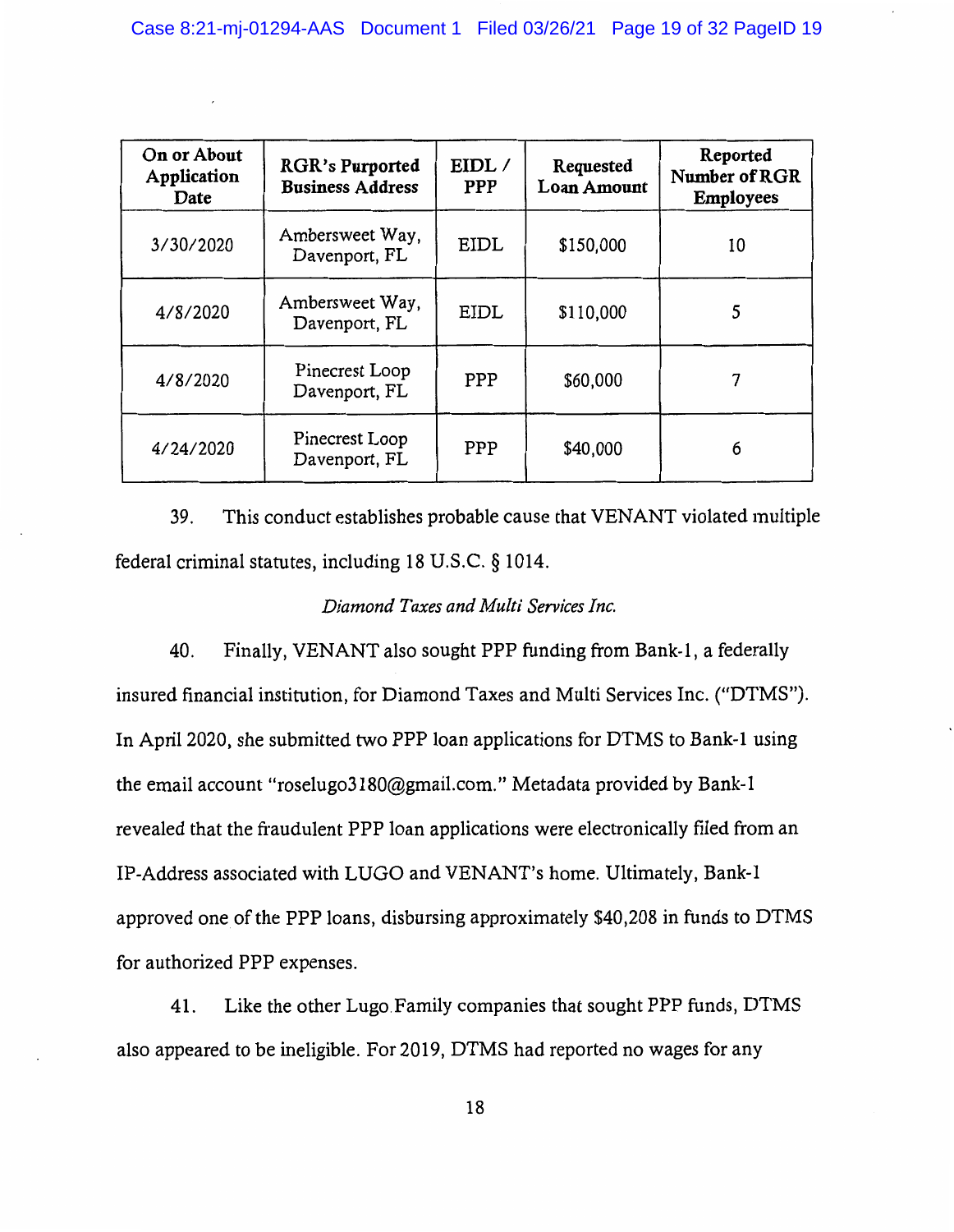employees to the State of Florida. Nor had DTMS filed any business or payroll tax returns for 2019, which were required filings. Given that DTMS is a purported taxpreparation company, it should be on notice of its IRS filing requirements.

42. Further, the dearth of federal and state wage reporting undermines the legitimacy of supporting documentation that DTMS sent Bank-I as part of its PPP loan applications. Specifically, VENANT sent a copy of a purported IRS Form W-3 (Transmittal of Wage and Tax Statements) for DTMS with each application. The IRS, however, has no record of having received a Form W-3 from DTMS. Worse yet, the Forms W-3 for the DTMS applications did not match. The Forms W-3 reflected VENANT's electronic signature dated "12/27/2019" with the unique EIN (i.e., employer identification number) assigned to DTMS. Notwithstanding, the forms reflected different purported business addresses as well as different numbers in Box C (Total Number of Forms W-2) and Box 16 (State wages, tips, etc.). Critically, because DTMS did not report wages to the IRS or the State of Florida, the figures reported on either version of the Form W-3 appear to be specious.

43. This conduct establishes probable cause that VENANT violated multiple federal criminal statutes, including 18 U.S.C. § 1014.

#### *Background regarding EIDL*

44. The CARES Act also allowed the SBA to offer EIDL funding to businesses affected by the coronavirus pandemic. The businesses, importantly, must have been in operation as of February 1, 2020.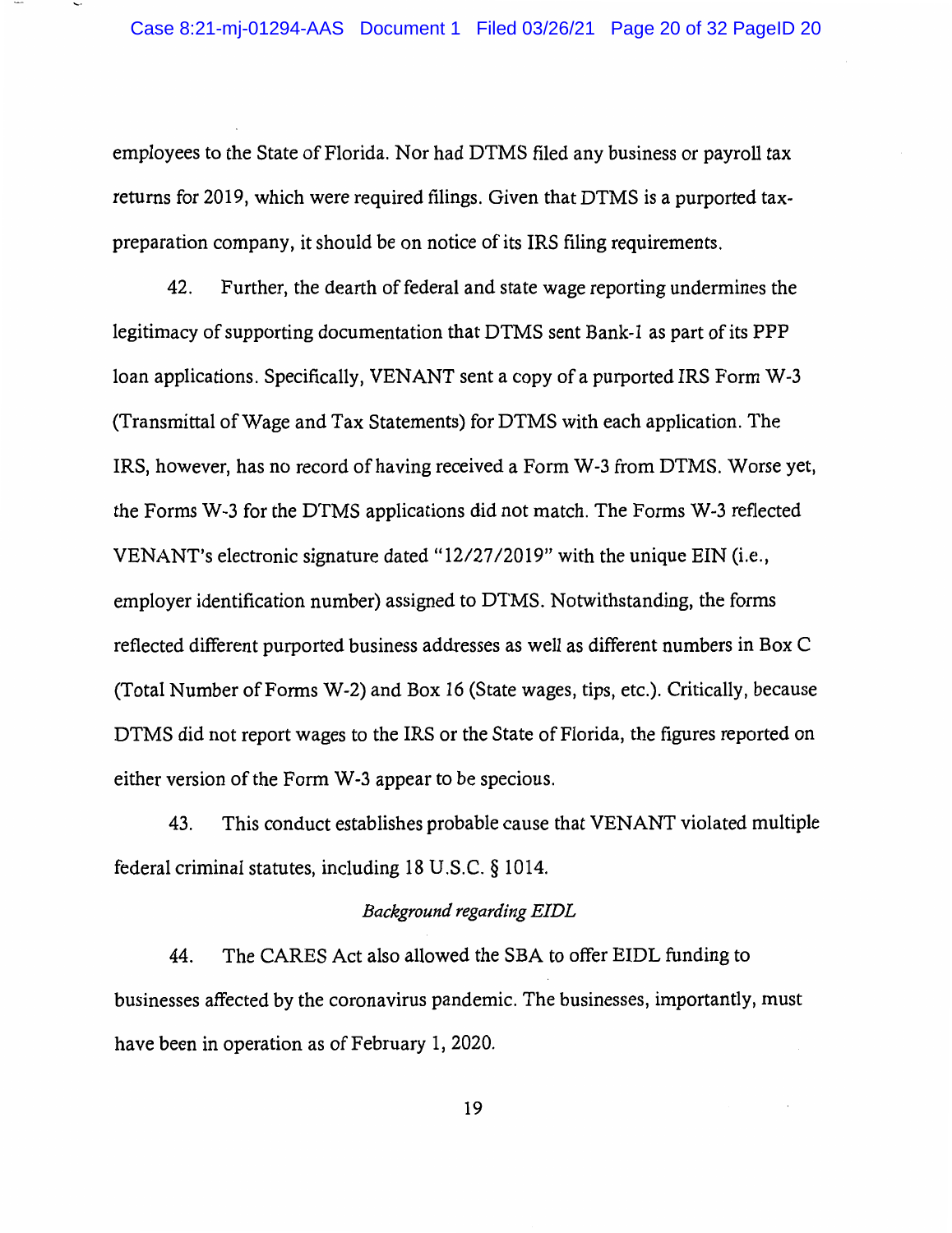45. EIDL funds came directly from the United States Treasury. The money was only for certain expenses, such as fixed debts, payroll, accounts payable, and other bills that could have been paid had the pandemic not occurred. EIDL funds were not for business expansion or to replace lost sales or profits.

46. To have sought EIDL funding, applicants were required to send the SBA information about their businesses through an online portal. The required information included, pertinently, (a) the number of employees as of January 31, 2020 (*i.e.*, the declared date for the COVID-19 disaster); (b) the gross revenues and the cost of goods for the business for the twelve months prior to January 31, 2020; (c) the names and other identifying information regarding all owners (including email address); and (d) contact information, banking information, and other identifying details for the business. Applicants were also required to disclose whether, in the last five years, they had been convicted of a crime ( other than a minor vehicle violation) or placed on any form of probation.

47. Once the SBA received the EIDL application, an automated evaluation system would perform various checks, including for duplicate loan requests. Also, using the operational data provided, the system calculated the amount of EIDL funding available to the borrower. Should the application not clear the SBA's automated evaluation, the application's progress would be halted and the applicant would be notified. The applicant could then work with the SBA for reconsideration.

20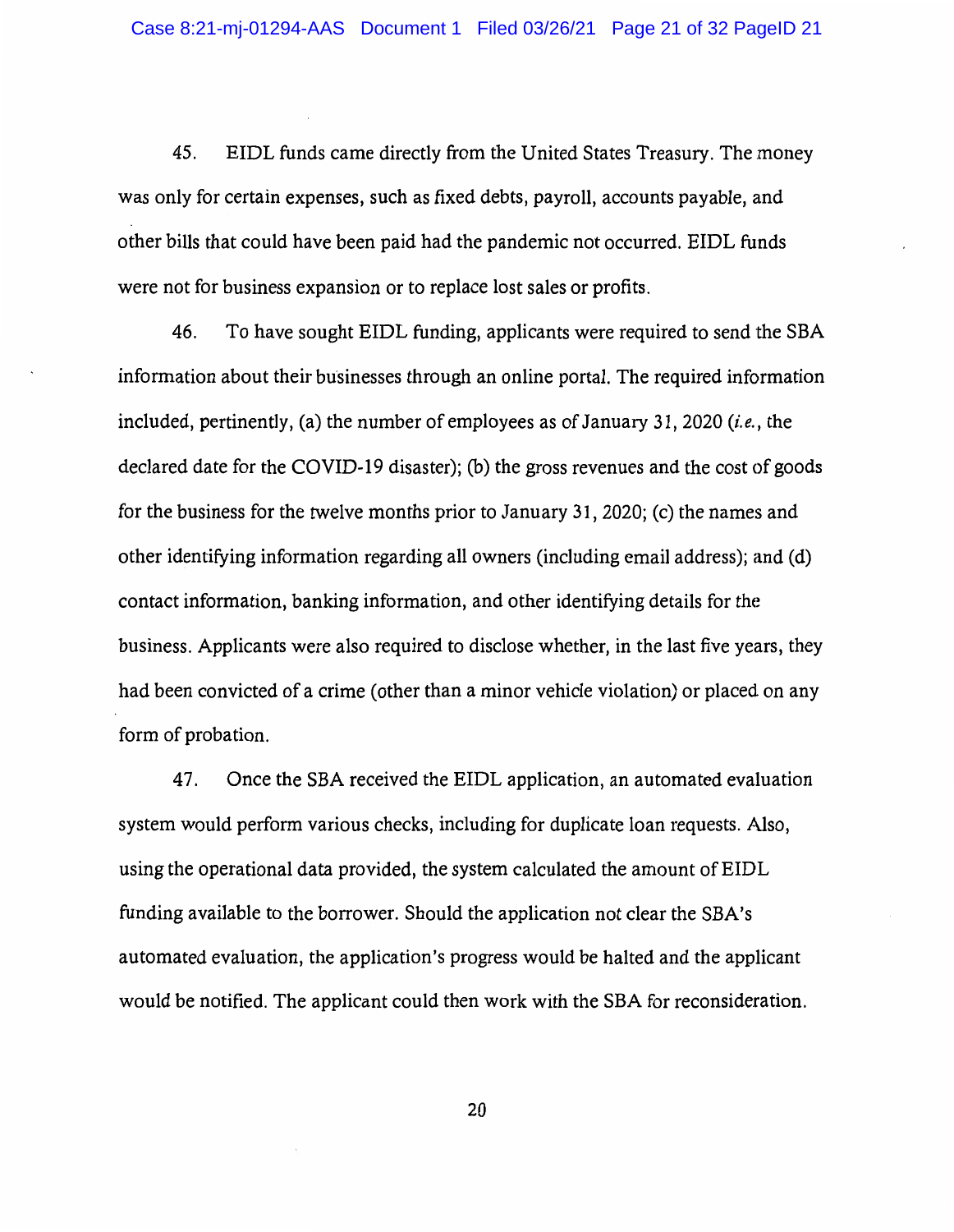48. Finally, applicants had to certify that the information provided to the

SBA was true and correct under penalty of perjury. They also had to acknowledge the below warning regarding civil liability and criminal offenses:

WARNING: Whoever wrongfully misapplies the proceeds of an SBA disaster loan shall be civilly liable to the Administrator in an amount equal to one-andone halftimes the original principal amount of the loan under 15 U.S.C. §636(b), In addition, any false statement or misrepresentation to SBA may result in criminal, civil or administrative sanctions including, but not limited to: 1) fines and imprisonment, or both, under 15 U.S.C 645, 18 U.S.C. 1001, 18 U.S.C. 1014, 18 U.S.C 1040, 18 U.S.C. 3571, and any other applicable laws; 2) treble damages and civil penalties under the False Claims Act, 31 U.S.C. 3729; 3) double damages and civil penalties under the Program Fraud Civil Remedies Act, 31 U.S.C. 3802; and 4) suspension and/or debarment from all Federal procurement and non-procurement transactions. Statutory fines may increase if amended by the Federal Civil Penalties Inflation Adjustment Act Improvements Act of 2015.

#### *The Conspirators' Fraudulent EIDL Loans*

49. From March 2020 through August 2020, the SBA traced approximately

70 fraudulent EIDL applications back to LUGO and VENANT's confirmed IP-

addresses. The EIDL applications sought at least \$5.8 million from the SBA.

50. The Lugo Family's Companies accounted for at least 19 of these EIDL

applications, as identified below. The conspirators' EIDL applications—which had

been filed from IP-Addresses assigned to LUGO and VENANT's home-sought over

\$2.2 million from the SBA, resulting in at least \$1.3 million of theft. As detailed in the

following sections, the Lugo Family Companies and their EIDL applications reflected

numerous badges of fraud, including that none had reported wages to the State of

Florida for 2019. Based on these acts, as described below, probable cause exists to

believe that LUGO, VENANT, and their conspirators committed additional overt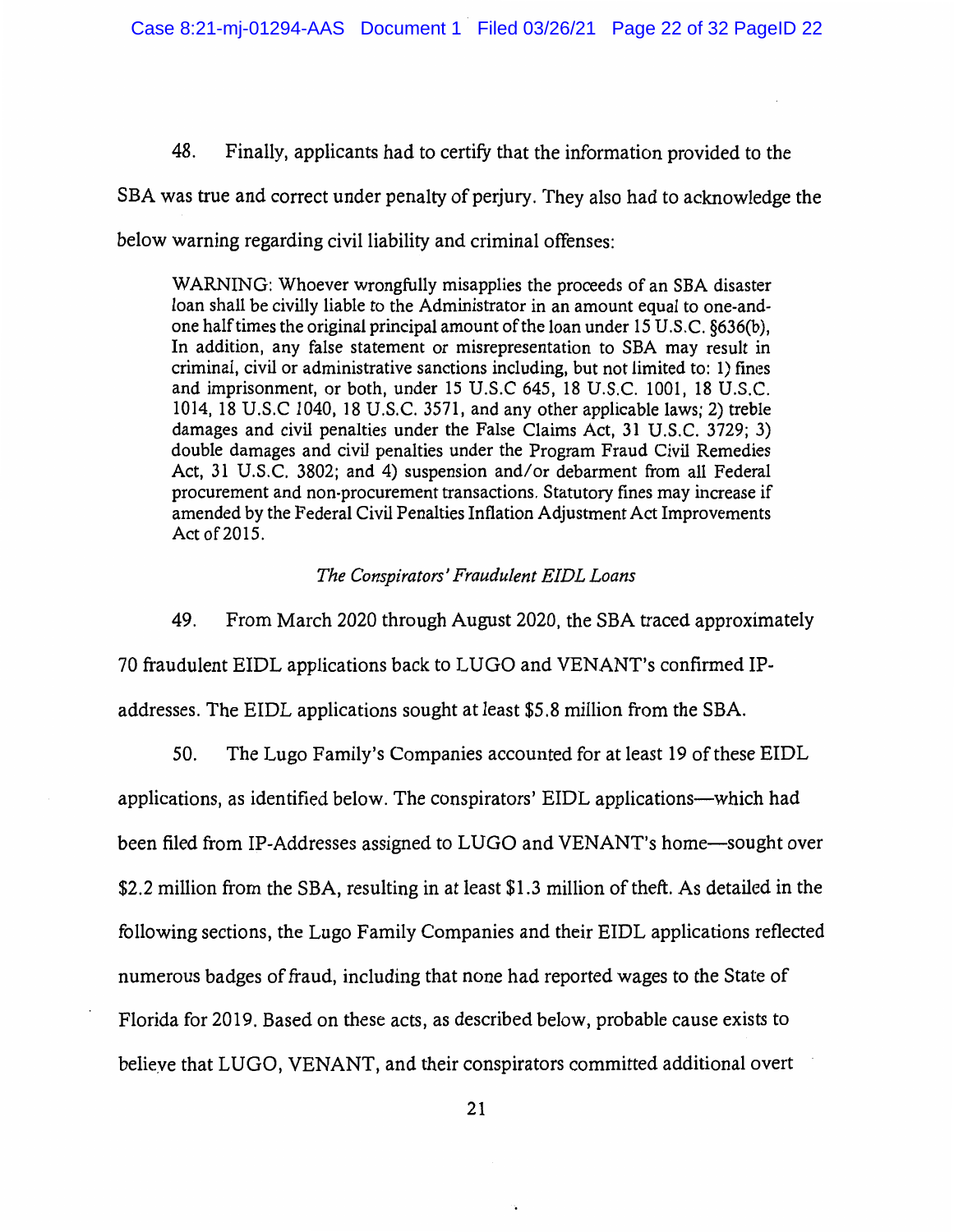$\overline{\phantom{a}}$ 

acts, in violation of 18 U.S.C. § 371 (conspiracy to defraud the SBA), with regard to the respective EIDL applications below:

| #              | Applicant   | <b>Company Name</b>                             | On or About Date of<br><b>EIDL</b> Application | Amount,<br><b>Bold if Approved</b> |
|----------------|-------------|-------------------------------------------------|------------------------------------------------|------------------------------------|
| 1              | Relative #1 | Diamond Taxes and Multi Services<br>Inc. (DTMS) | 3/29/2020                                      | \$127,500                          |
| 2              | Lugo        | Universal Property Vision LLC<br>(UPV)          | 3/29/2020                                      | \$92,000                           |
| 3              | Venant      | Lysal-Central, Inc.<br>(Lysal)                  | 3/29/2020                                      | \$150,000                          |
| 4              | Venant      | Rosenide Tax Consulting LLC<br>(RTC)            | 3/29/2020                                      | \$150,000                          |
| 5              | Venant      | Sisters Compassionate Care LLC<br>(SCC)         | 3/29/2020                                      | \$82,500                           |
| 6              | Venant      | Rose Garden Recovery Living<br>LLC (RGR)        | 3/30/2020                                      | \$150,000                          |
| $\overline{7}$ | Relative #1 | Diamond Taxes and Multi Services<br>Inc. (DTMS) | 4/8/2020                                       | \$127,500                          |
| 8              | Lugo        | Universal Property Vision LLC<br>(UPV)          | 4/8/2020                                       | \$65,000                           |
| 9              | Venant      | Lysal-Central, Inc.<br>(Lysal)                  | 4/8/2020                                       | \$92,500                           |
| 10             | Venant      | Rose Garden Recovery Living<br>LLC (RGR)        | 4/8/2020                                       | \$110,000                          |
| 11             | Venant      | Rosenide Tax Consulting LLC<br>(RTC)            | 4/8/2020                                       | \$76,800                           |
| 12             | Venant      | Sisters Compassionate Care LLC<br>(SCC)         | 4/8/2020                                       | \$79,000                           |
| 13             | Relative #3 | H & C Mortgage Investments<br>Realty Inc. (HCM) | 6/16/2020                                      | \$121,500                          |
| 14             | Lugo        | Facerick Entertainment LLC<br>(Facerick)        | 6/16/2020                                      | \$105,000                          |
| 15             | Relative #4 | H & C Community Development,<br>Inc. (HCC)      | 6/22/2020                                      | \$120,300                          |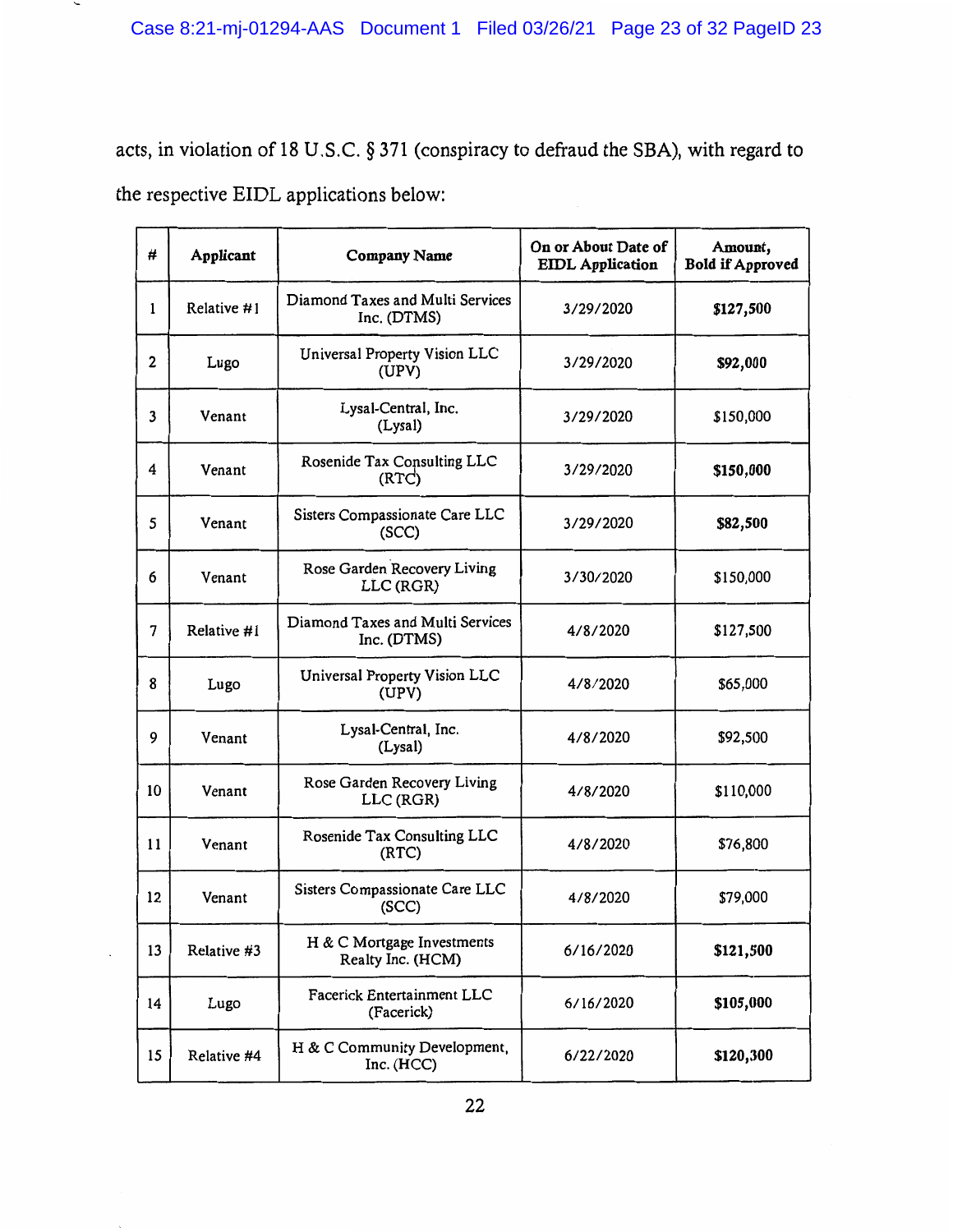| 16 | Relative #4 | Western Shores Mortgage<br>Investment, Inc. | 6/22/2020 | \$129,600 |
|----|-------------|---------------------------------------------|-----------|-----------|
| 17 | Relative #2 | The Number One Tax Specialist<br>LLC (NOTS) | 7/13/2020 | \$144,700 |
| 18 | Relative #1 | Consumer Dispute Services LLC<br>$(CDS)^7$  | 7/24/2020 | \$145,700 |
| 19 | Relative #2 | Rose Compassionate Care LLC<br>(RCC)        | 7/27/2020 | \$150,000 |

## *Operational Status of the Lugo Family Companies*

51. To qualify for EIDL funds, as detailed earlier, the business must have been in operation as of February 1, 2020. Further, applicants were required to disclose, among other information, the number of employees it had as of January 31, 2020, along with the gross revenues and costs of goods for the twelve months prior to that date. Here, as to number of employees per company, the conspirators claimed that the Lugo Family Companies had anywhere between 5 and 28 employees, with a median of 10 employees. These assertions appear specious, however, as the companies had reported no payroll to the State of Florida for 2019.

52. Additionally, the IRS has provided research regarding the 2019 tax filings for a subset of the Lugo Family Companies, namely, SCC, Rosenide Tax Consulting ("RTC"), and Diamond Taxes and Multi Services Inc. ("DTMS"). The

<sup>7</sup> Only one EIDL application on the above table traced back to an alternate IP Address. Specifically, the EIDL application for Consumer Dispute Services LLC ("CDS") was filed from the IP Address 98.21.160.188, which resolved back to a hotel in Indiana where LUGO held a confirmed reservation on or about the date of application, *i.e.,* July 24, 2020. As detailed herein, CDS was only established as a registered Florida corporation in Relative #1 's name on or about July 12, 2020 meaning approximately 12 days before seeking EIDL funds.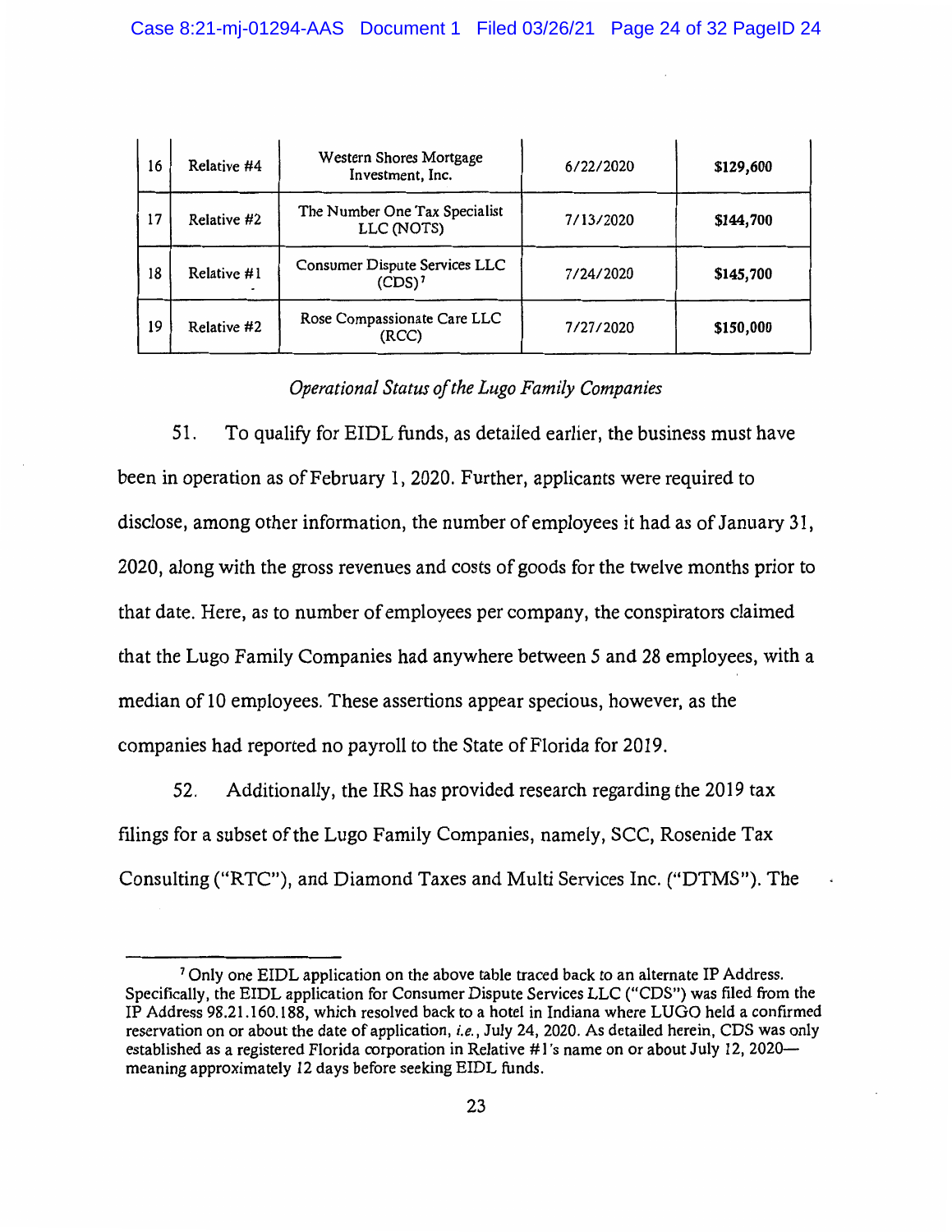research revealed that, for 2019, these companies had not filed payroll tax returns-or any tax returns for that matter. The failure to file was particularly egregious here as VEN ANT has training in tax preparation. And, further, DTMS and RTC were purported to be companies specialized in tax preparation.

53. In addition to the dearth of state and federal payroll reporting, the conspirators' EIDL applications were even facially fraudulent as to their purported personnel. As the above table reflects, the conspirators submitted multiple EIDL applications for nearly half of the Lugo Family Companies, including UPV, SCC, RGR, DTMS, and Lysal-Central, Inc. ("Lysal"). Each respective company's EIDL applications reflected inconsistent responses to Question 33 , which asks for the "Number of Employees (As of January 31, 2020)." The applications also reported varying figures for gross revenues (Question 14) and the cost of goods (Question 15). Each company's responses should have been uniform as the EIDL application seeks information relative to a fixed date (i.e., January 31, 2020). Not once were the responses consistent across multiple EIDL applications, as reflected below:

| <b>Company Name</b>         | On or About<br><b>Application Date</b> | $#$ of<br><b>Employees</b> | Gross<br>Revenues | <b>Costs of Goods</b> |
|-----------------------------|----------------------------------------|----------------------------|-------------------|-----------------------|
| Diamond Taxes and Multi     | 3/29/2020                              | 10                         | \$350,000         | \$75,000              |
| Services Inc. (DTMS)        | 4/8/2020                               | 15                         | \$285,000         | \$114,000             |
| Lysal-Central, Inc.         | 3/29/2020                              | 26                         | \$750,000         | \$125,000             |
| (Lysal)                     | 4/8/2020                               | 28                         | \$350,000         | \$145,000             |
| Rose Garden Recovery Living | 3/30/2020                              | 10                         | \$695,000         | \$205,200             |
| LLC (RGR)                   | 4/8/2020                               | 5                          | \$350,000         | \$120,000             |
| Rosenide Tax Consulting LLC | 3/29/2020                              | 6                          | \$450,000         | \$150,000             |
| (RTC)                       | 4/8/2020                               | 10                         | \$275,000         | \$102,000             |
| Sisters Compassionate Care  | 3/29/2020                              | 6                          | \$265,000         | \$100,000             |
| LLC (SCC)                   | 4/8/2020                               | 8                          | \$279,000         | \$105,000             |
|                             | 3/29/2020                              | 8                          | \$275,000         | \$75,000              |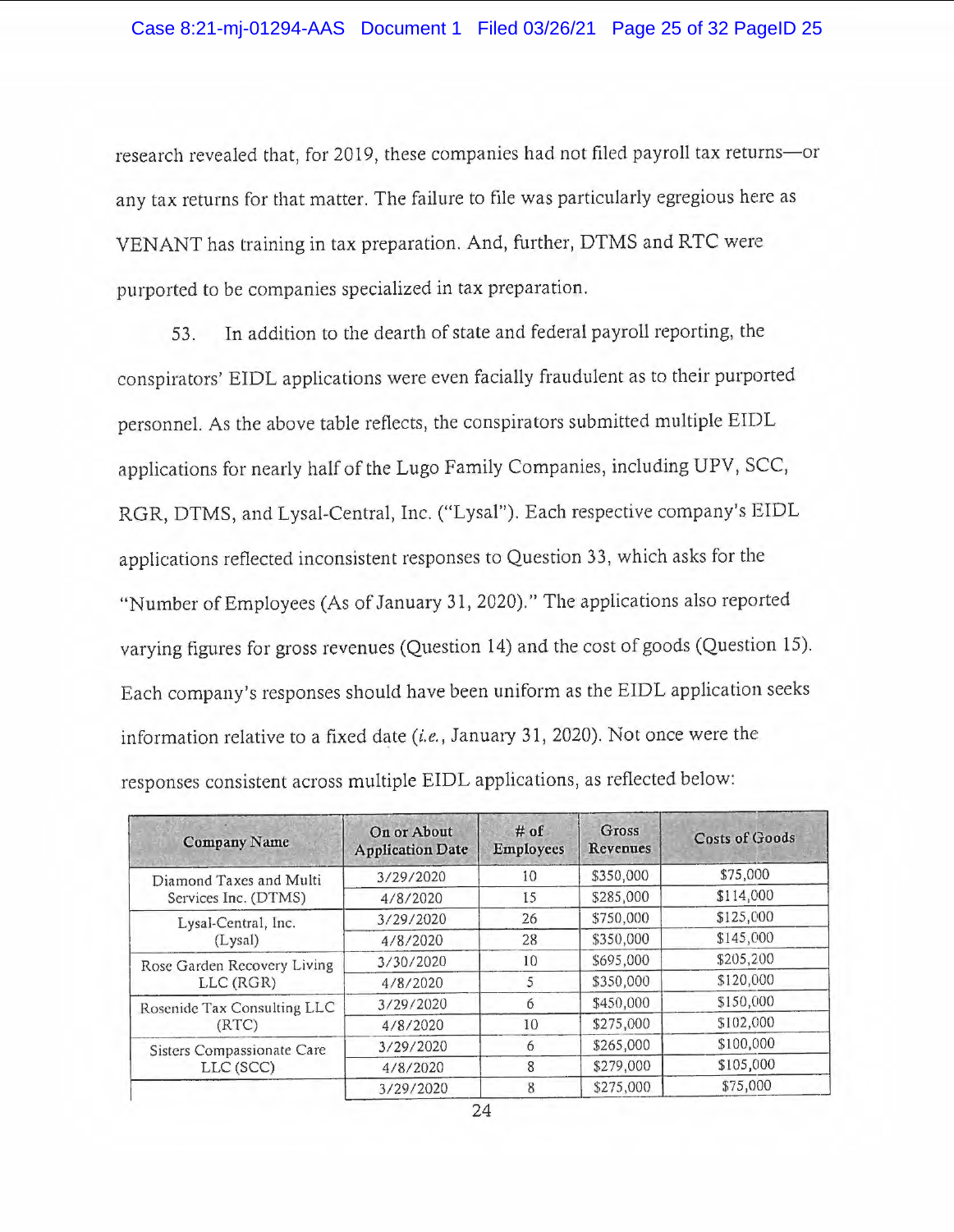Universal Property Vision 4/8/2020 5 \$250,000 \$110,000

54. Furthermore, as detailed earlier, EIDL eligibility required that the

business was in operation as of February 1, 2020. The bank account and corporate

registration histories for some of the Lugo Family Companies support that the

companies were not operating then:

| <b>Company Name</b>                                            | On or<br>About<br>Application<br>Date | Corporate Registration and/or<br><b>Bank Account History</b>                                                                                                                                                                                      |
|----------------------------------------------------------------|---------------------------------------|---------------------------------------------------------------------------------------------------------------------------------------------------------------------------------------------------------------------------------------------------|
| Consumer Dispute<br>Services LLC<br>(CDS)                      | 7/24/2020                             | CDS registered on or about 7/12/2020, i.e., 12 days before its<br>EIDL application. On 7/24/2020, <i>i.e.</i> , the date of application,<br>Relative #1 opened CDS Account -4812 at Bank-1, where she<br>received EIDL funds.                     |
| Facerick<br>Entertainment<br>LLC (Facerick)                    | 6/16/2020                             | Facerick registered in 2010; remained in "inactive" status since<br>2012. Facerick's EIDL application listed LUGO's UPV Account<br>-6251 at Bank-2 for receipt of SBA funds.                                                                      |
| H & C<br>Community<br>Development, Inc.<br>(HCC)               | 6/22/2020                             | Relative #4 amended HCC's corporate registration on or about<br>$6/22/2020$ ( <i>i.e.</i> , the application date) to remove other officers.<br>That same day, Relative #4 opened an HCC Account -0447 at<br>Bank-1, where he received EIDL funds. |
| Rose<br>Compassionate<br>Care LLC (RCC)                        | 7/27/2020                             | VENANT voluntarily dissolved RCC in 2018. RCC's corporate<br>registration reinstated in Relative #2's name on or about<br>7/13/2020, i.e., two weeks before EIDL application.                                                                     |
| The Number One<br>Tax Specialist<br>LLC (NOTS)                 | 7/13/2020                             | NOTS registration went inactive in 2015. On or about<br>7/12/2020 (i.e., the day before the application), NOTS was<br>reinstated in Relative #2's name. The next day, Bank-1 account<br>(-5287) was opened for NOTS using Relative #2 as signor.  |
| <b>Western Shores</b><br>Mortgage<br>Investment, Inc.<br>(WSM) | 6/22/2020                             | WSM's corporate registration went inactive in 2013. On or about<br>$6/22/2020$ (i.e., the application date), Relative #4 reinstated<br>WSM. He also opened WSM's bank account (-6110) at Bank-1,<br>where he received EIDL funds.                 |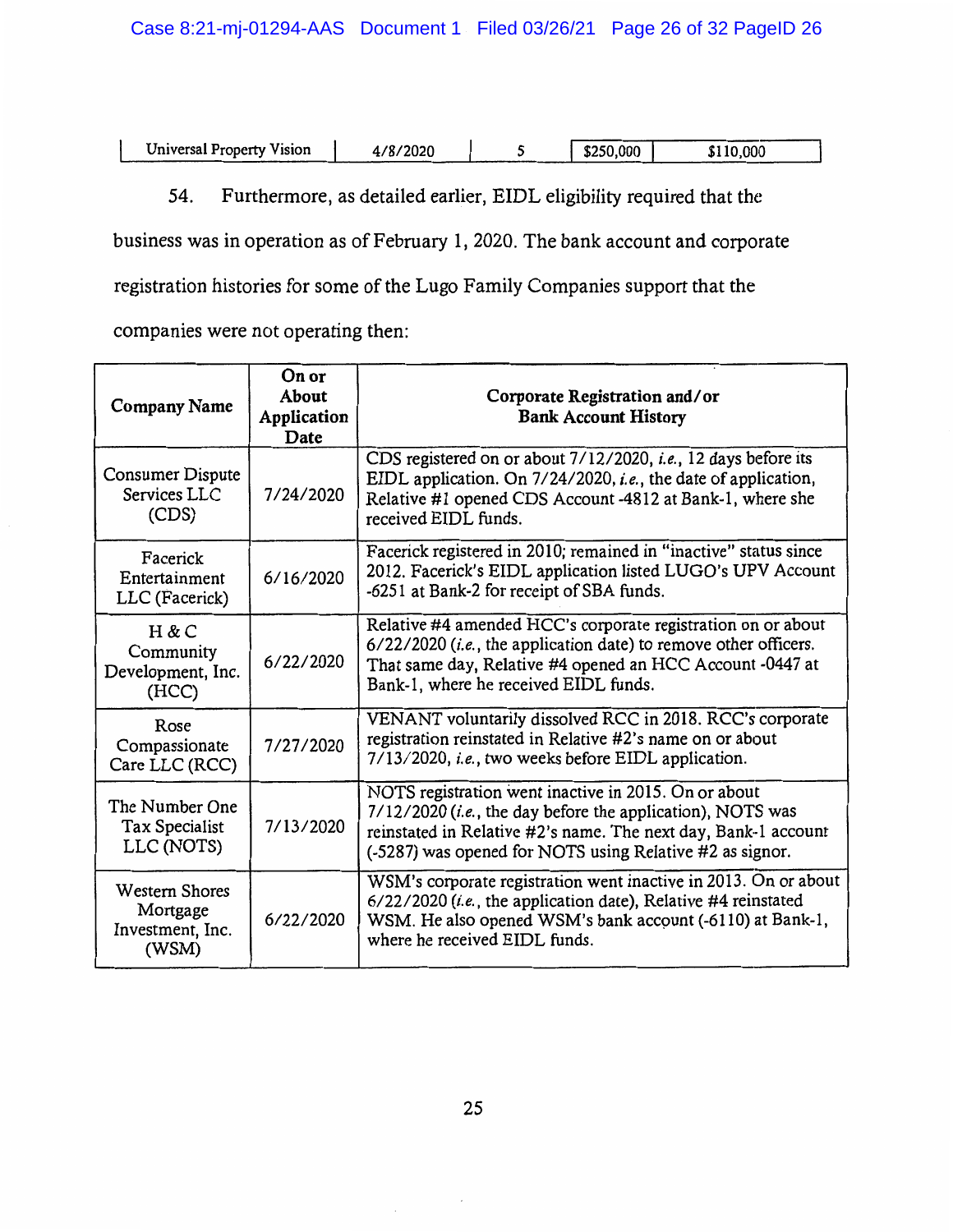55. For example, as described above, the corporate registration for NOTS expired in 2015. Back then, LUGO had used NOTS, a purported tax-preparation business, to commit tax fraud related to his 2015 federal conviction. Despite having used the entity to pursue criminal activity, the conspirators reinstated NOTS as a Florida corporation on July 12, 2020—meaning one day before they submitted its EIDL application. The Sunbiz registration for NOTS identified only one individual as an owner or manager *(i.e.,* Relative #2). The next day *(i.e.,* the EIDL application date), Relative #2 opened a bank account for NOTS (-5287) at Bank-I. The timing of certain corporate registrations and account openings in relation to the EIDL applications supports that the conspirators used and established these entities to defraud the SBA's EIDL program. This pattern establishes probable cause for, among other violations, 18 U.S.C. § 371.

56. Finally, as noted previously, applicants were required to disclose whether, in the last five years, they had been convicted of a crime or placed on any form of probation. As he did on the PPP loan applications, LUGO again concealed his supervised release status when he sought EIDL funds from the SBA for Facerick and UPV.

57. The acts described above establishes probable cause to believe that LUGO and VENANT violated 18 U.S.C. §§ 371 (conspiracy to defraud the SBA).

26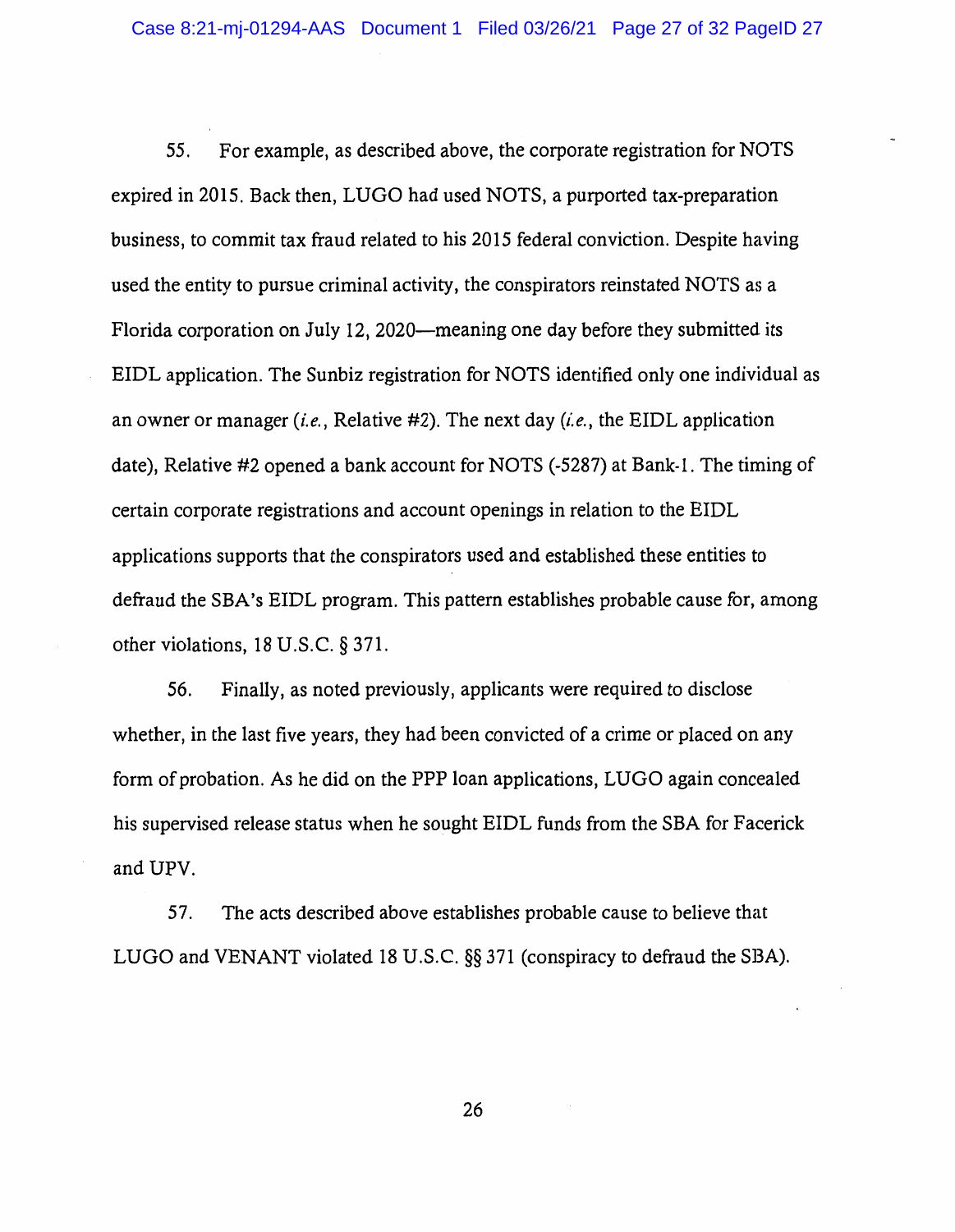### *Use of Fraudulent EIDL Funds to Purchase BMW*

58. According to purchase documents, on or about May 19, 2020,

VENANT and Relative #1, purchased a 2017 BMW from a dealership in Hollywood, Florida. The purchase price for the vehicle was \$51,055. At the time of the purchase, VENANT and Relative #1 financed a total of approximately \$54,595 with a lender. As will be detailed below, a majority of this loan was later paid off with fraudulently obtained EIDL funds.

59. According to records obtained from the lender, VENANT and Relative #1 were co-applicants on loan account number 62062722847831001 (Loan 1001), which was used to purchase the BMW in May 2020. While there were a few smaller payments made towards Loan 1001, the largest payment was a \$47,000 wire on June 26, 2020, from LUGO's UPV bank account (-6251) at Bank-2. This wire was funded just days before with fraudulently obtained EIDL proceeds.

60. As detailed above, on or about June 16, 2020, LUGO had submitted an EIDL application on behalf of Facerick Entertainment, LLC, seeking approximately \$105,000 (the "Facerick SBA EIDL"). Facerick was formed and registered in 2010; however, according to corporate filings, it has remained in "inactive" status since 2012. Facerick's SBA EIDL application listed UPV Account -6251 for receipt of the SBA funds.

27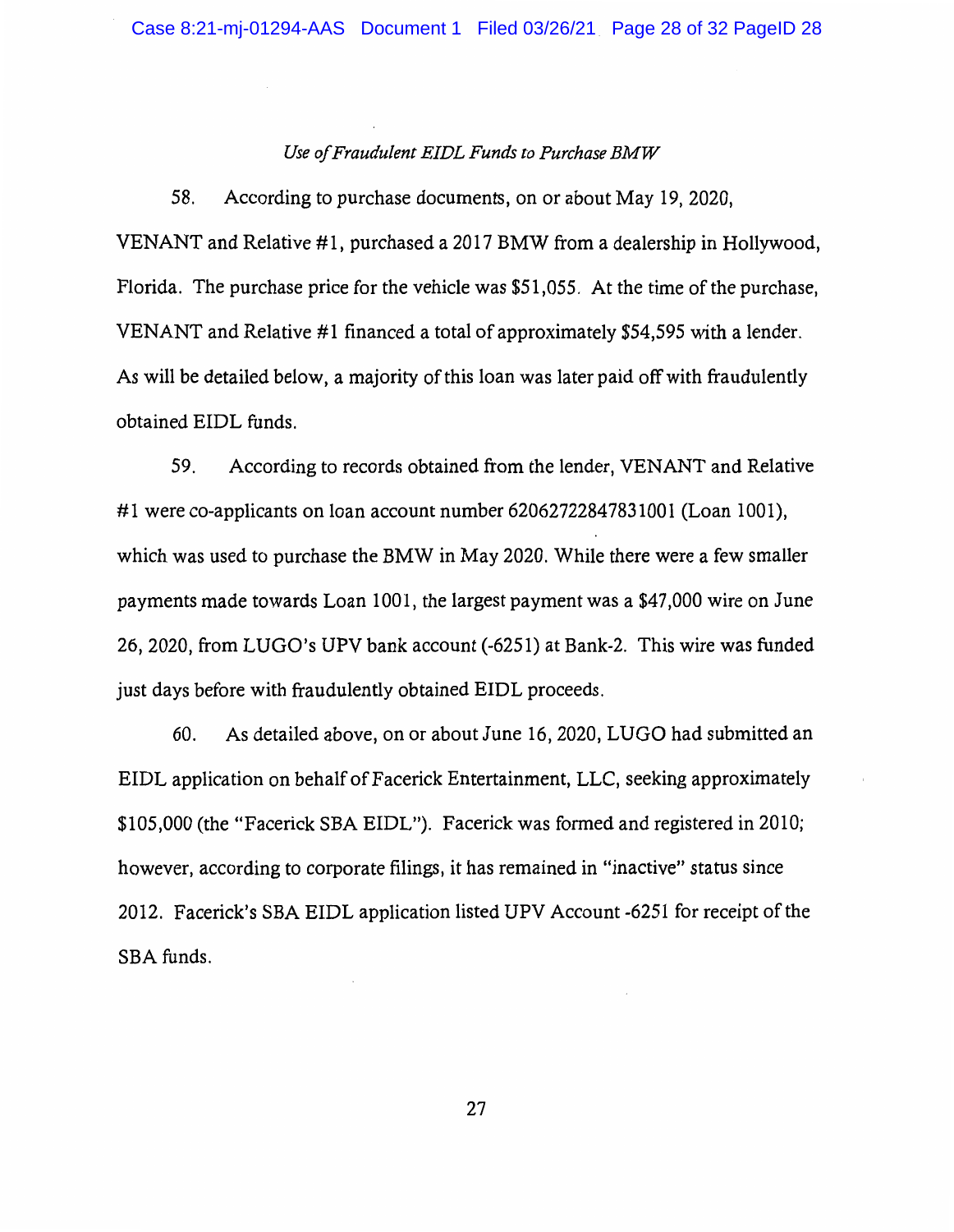61. According to account records, UPV Account -6251 was opened on or about December 21, 2018, by LUGO, and is held in the name of UPV. LUGO is the sole signatory on the account.

62. On June 22, 2020, UPV Account -6251 had a balance of approximately \$1,324.44. On or about June 23, 2020, \$104,900 from the Facerick SBA EIDL was deposited into UPV Account -6251, leaving a balance of \$106,224.44.

63. Immediately following the Facerick SBA EIDL deposit, on June 23, 2020, there were two outgoing Zelle transfers totaling \$6,000. On June 24, 2020, there was an unexplained counter credit of \$15,000 to the account, leaving a balance of \$115,224.44. On June 26, 2020, \$47,0008 was transferred from UPV Account-6251 to Loan 1001 to pay down the balance owed. According to the loan documents, Loan 1001 was ultimately paid off in or around August 2020.

64. Because the June 24, 2020 wire that substantially satisfied Loan 1001 involved more than \$10,000 in criminally derived funds, LUGO made this transaction in violation of 18 U.S.C. § 1957.

<sup>8</sup>Even assuming, *arguendo,* that the unexplained June 23, 2020 counter credit of\$15,000 to UPV Account 6251 came from untainted sources, those funds would not have been sufficient, on their own, to fund the \$47,000 wire to Loan 1001 on June 24, 2020. Therefore, at least \$32,000 of this wire is traceable to the proceeds of the fraudulently obtained Facerick SBA EIDL.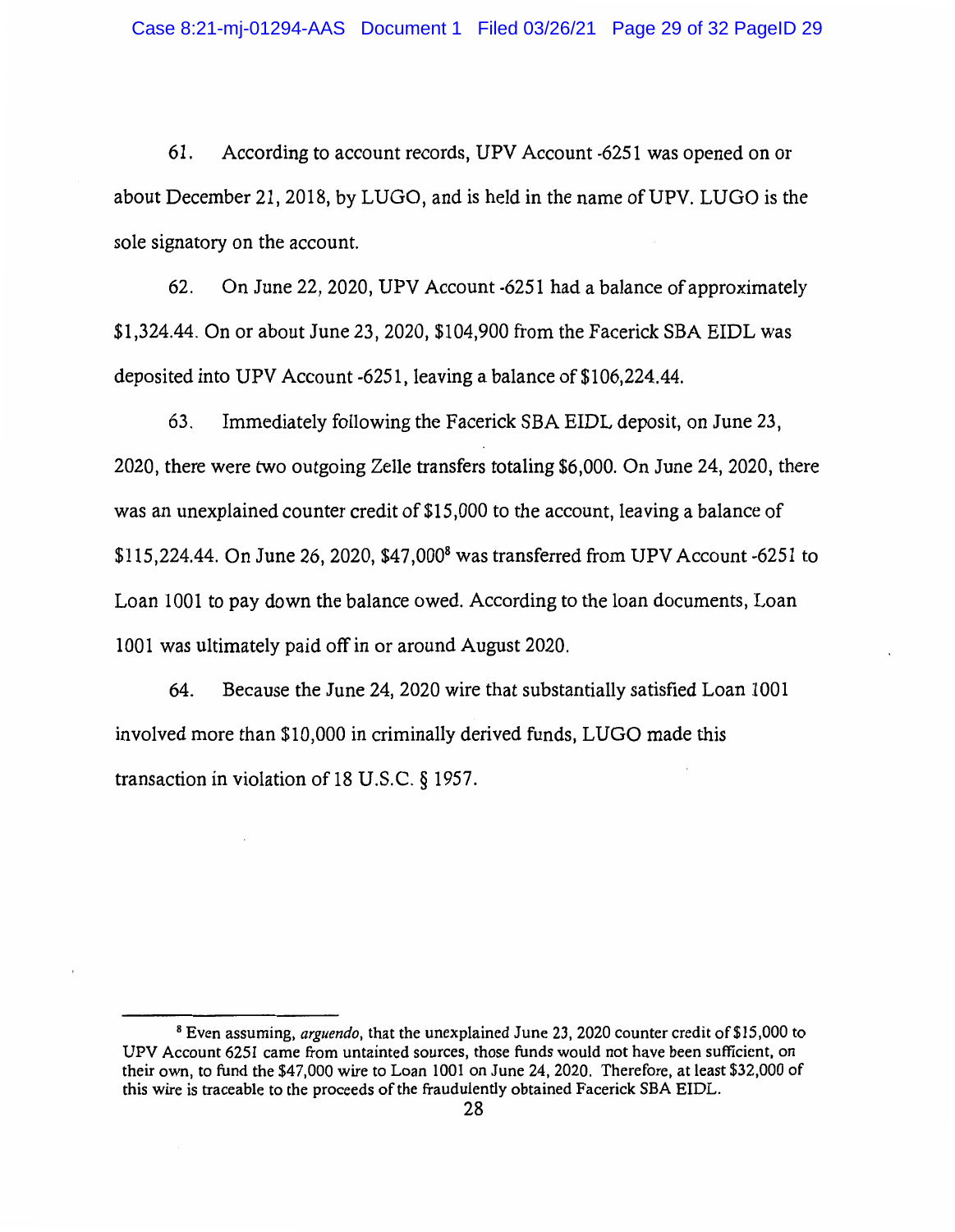Case 8:21-mj-01294-AAS Document 1 Filed 03/26/21 Page 30 of 32 PageID 30

## **CONCLUSION**

Based on the foregoing facts, probable cause exists to believe that, from at least in or around March 2020, through and including August 2020, JULIO ENRIQUE LUGO (a/k/a "Rick Williams") and ROSENIDE VENANT (a/k/a "Rose Lugo") violated 18 U.S.C.  $\S$ § 371 (conspiracy to defraud the SBA) and 1014 (false statements to a lending institution). Further, probable cause exists to believe that, on or about June 24, 2020, LUGO violated 18 U.S.C. § 1957 (illegal monetary transactions).

FURTHER AFFIANT SA YETH NAUGHT.

--,;>'/ *I'*   $\frac{1}{\sqrt{N}C}$ John E. Herman, Special Agent, FBI

Sworn to by the applicant in accordance with Sworn to by the applicant in accordance with<br>the requirements of Fed. R. Crim. P. 4.1 and  $\frac{L}{d}$ <br>**41(d)**<br>March 2021 March 2021.

Angude Agu Sem

 $\mathbb I$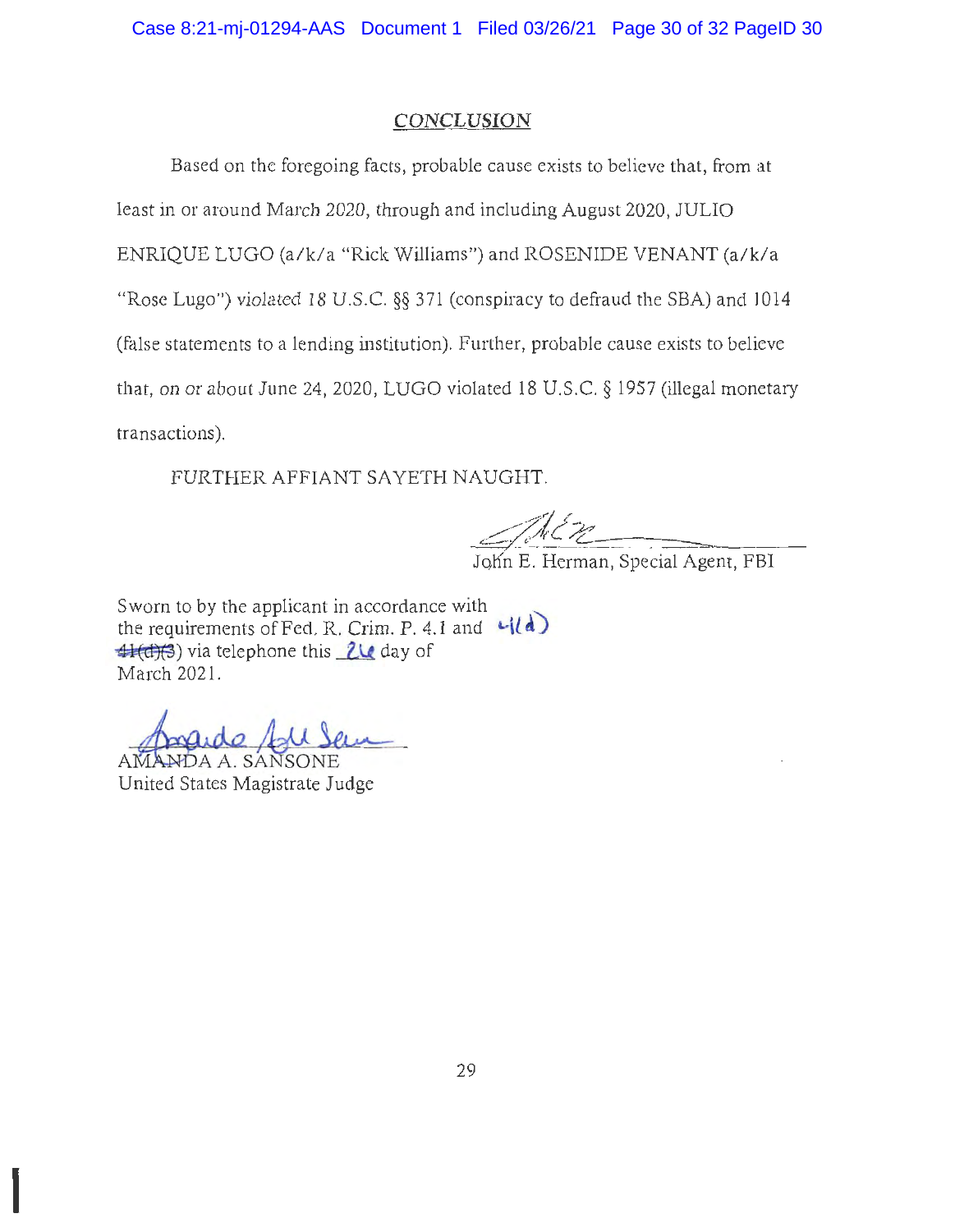| #            | Applicant   | <b>Company Name</b>                                       | On or About<br><b>Application Date</b> | EIDL /<br><b>PPP</b> | Amount<br>Requested | Approved? |
|--------------|-------------|-----------------------------------------------------------|----------------------------------------|----------------------|---------------------|-----------|
| 1            | Relative #3 | H & C Mortgage<br>Investments Realty Inc.<br>(HCM)        | 6/16/2020                              | EIDL                 | \$121,500           | Yes       |
| 2            | Relative #1 | <b>Consumer Dispute Services</b><br>LLC (CDS)             | 7/24/2020                              | EIDL                 | \$145,700           | Yes       |
| $\mathbf{3}$ | Relative #1 | Diamond Taxes and Multi<br>Services Inc. (DTMS)           | 3/29/2020                              | <b>EIDL</b>          | \$127,500           | Yes       |
| 4            | Relative #1 | Diamond Taxes and Multi<br>Services Inc. (DTMS)           | 4/8/2020                               | EIDL                 | \$127,500           | No        |
| 5            | Relative #4 | H & C Community<br>Development, Inc. (HCC)                | 6/22/2020                              | <b>EIDL</b>          | \$120,300           | Yes       |
| 6            | Relative #4 | Western Shores Mortgage<br>Investment, Inc.               | 6/22/2020                              | <b>EIDL</b>          | \$129,600           | Yes       |
| 7            | Relative #2 | Rose Compassionate Care<br>LLC (RCC)                      | 7/27/2020                              | EIDL                 | \$150,000           | Yes       |
| 8            | Relative #2 | The Number One Tax<br>Specialist LLC (NOTS)               | 7/13/2020                              | EIDL                 | \$144,700           | Yes       |
| 9            | Julio Lugo  | <b>Facerick Entertainment</b><br><b>LLC</b><br>(Facerick) | 6/16/2020                              | EIDL                 | \$105,000           | Yes       |
| 10           | Julio Lugo  | <b>Universal Property Vision</b><br>LLC (UPV)             | 3/29/2020                              | EIDL                 | \$92,000            | Yes       |
| 11           | Julio Lugo  | Universal Property Vision<br>LLC (UPV)                    | 4/8/2020                               | EIDL                 | \$65,000            | No        |
| 12           | Julio Lugo  | Universal Property Vision<br>LLC (UPV)                    | 4/20/2020                              | PPP                  | \$59,485            | Yes       |

# Appendix 1: Lugo Family Companies' SBA Loans